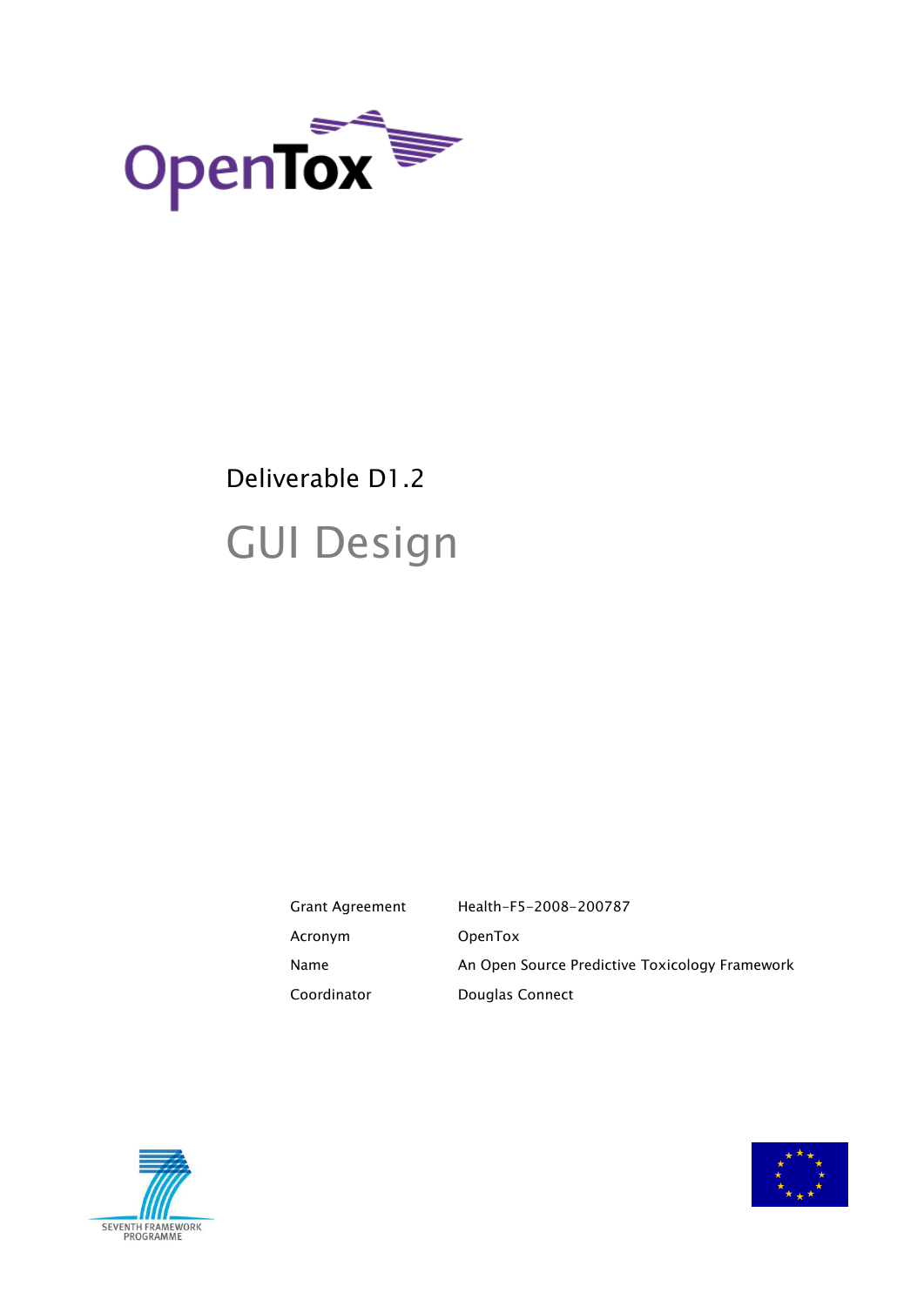



| Contract No.   | Health-F5-2008-200787               |    |  |  |
|----------------|-------------------------------------|----|--|--|
| Document Type: | Deliverable Report Master           |    |  |  |
| WP/Task:       | WP1 / D1.2                          |    |  |  |
| Name           | <b>GUI Design</b>                   |    |  |  |
| Document ID:   | OpenTox Deliverable Report WP1-D1.2 |    |  |  |
| Date:          | Aug 31, 2009                        |    |  |  |
| Status:        | <b>Final Version</b>                |    |  |  |
| Organisation:  | David Gallagher (DG)                |    |  |  |
| Contributors   | DG<br>David Gallagher (author)      |    |  |  |
|                | Barry Hardy, Nicki Douglas (review) | DC |  |  |

| Purpose of Document: | To document results for this deliverable                 |  |  |
|----------------------|----------------------------------------------------------|--|--|
|                      |                                                          |  |  |
| Document History:    | 1 - Initial Draft by David Gallagher, August 7, 2009     |  |  |
|                      | 2 - Updated report v1, August 14, 2009                   |  |  |
|                      | 3 - Completed report, August 31 2009                     |  |  |
|                      | 4 - Updated version with updated links, 24 February 2010 |  |  |



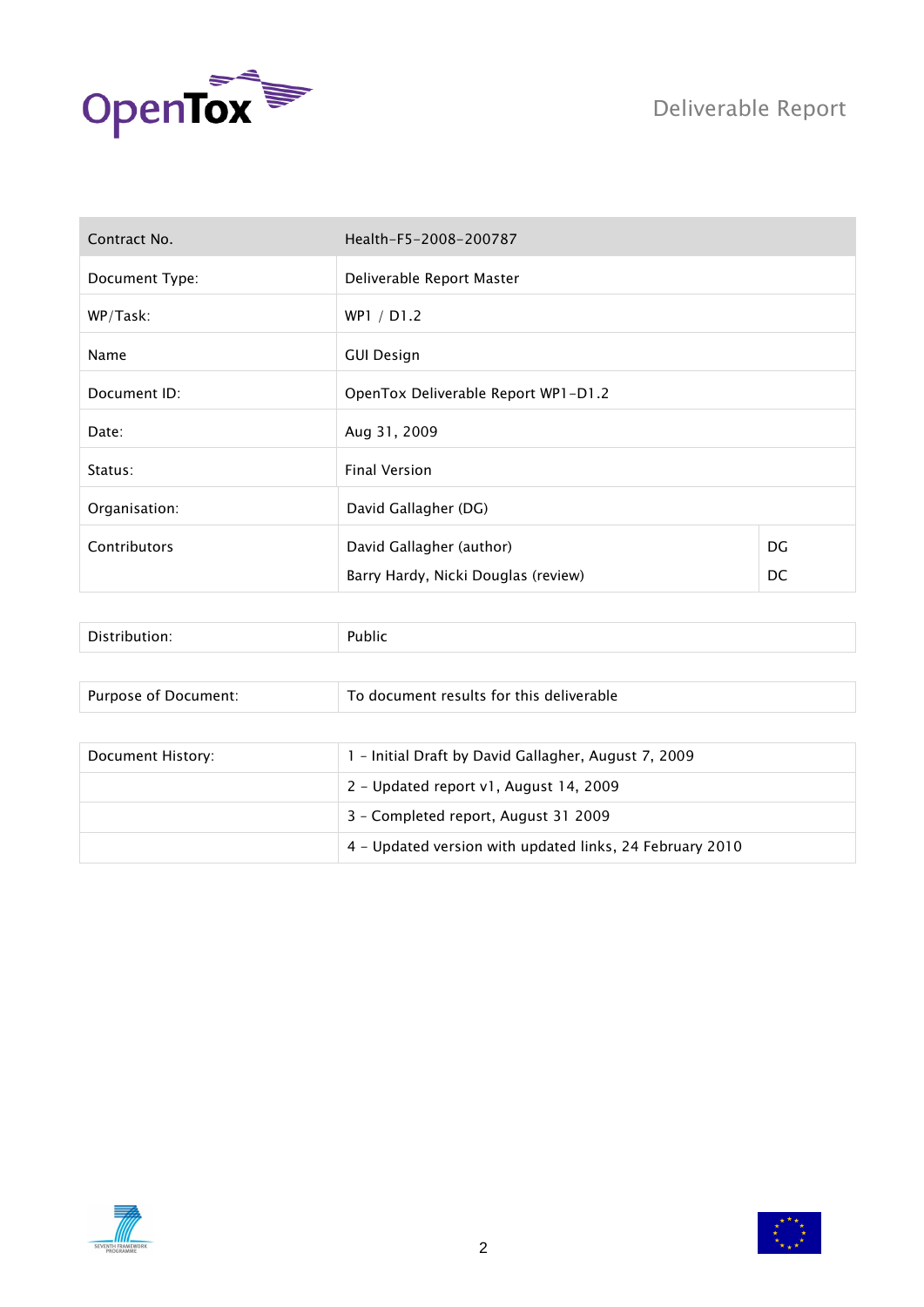

### **Table of Contents**

| 1. |        | Graphical User Interface (GUI) for creating new toxicity models  6 |
|----|--------|--------------------------------------------------------------------|
|    | 1.1    |                                                                    |
|    | 1.2    |                                                                    |
|    |        |                                                                    |
|    | 1.3    |                                                                    |
|    | 1.3.1  |                                                                    |
|    | 1.3.2  |                                                                    |
|    | 1.3.3  |                                                                    |
|    | 1.3.4  |                                                                    |
|    | 1.3.5  |                                                                    |
|    | 1.3.6  |                                                                    |
|    |        |                                                                    |
|    | 1.4    |                                                                    |
|    | 1.4.1  |                                                                    |
|    | 1.4.2  |                                                                    |
|    | 1.4.3  |                                                                    |
|    | 1.4.4  |                                                                    |
|    | 1.4.5  |                                                                    |
|    | 1.4.6  |                                                                    |
|    | 1.4.7  |                                                                    |
|    | 1.4.8  |                                                                    |
|    |        |                                                                    |
|    | 1.4.9  |                                                                    |
|    | 1.4.10 |                                                                    |
|    | 1.4.11 |                                                                    |
|    | 1.4.12 |                                                                    |
|    | 1.4.13 |                                                                    |
|    |        |                                                                    |
| 2. |        |                                                                    |
|    | 2.1    |                                                                    |
|    |        |                                                                    |
|    | 2.3    |                                                                    |



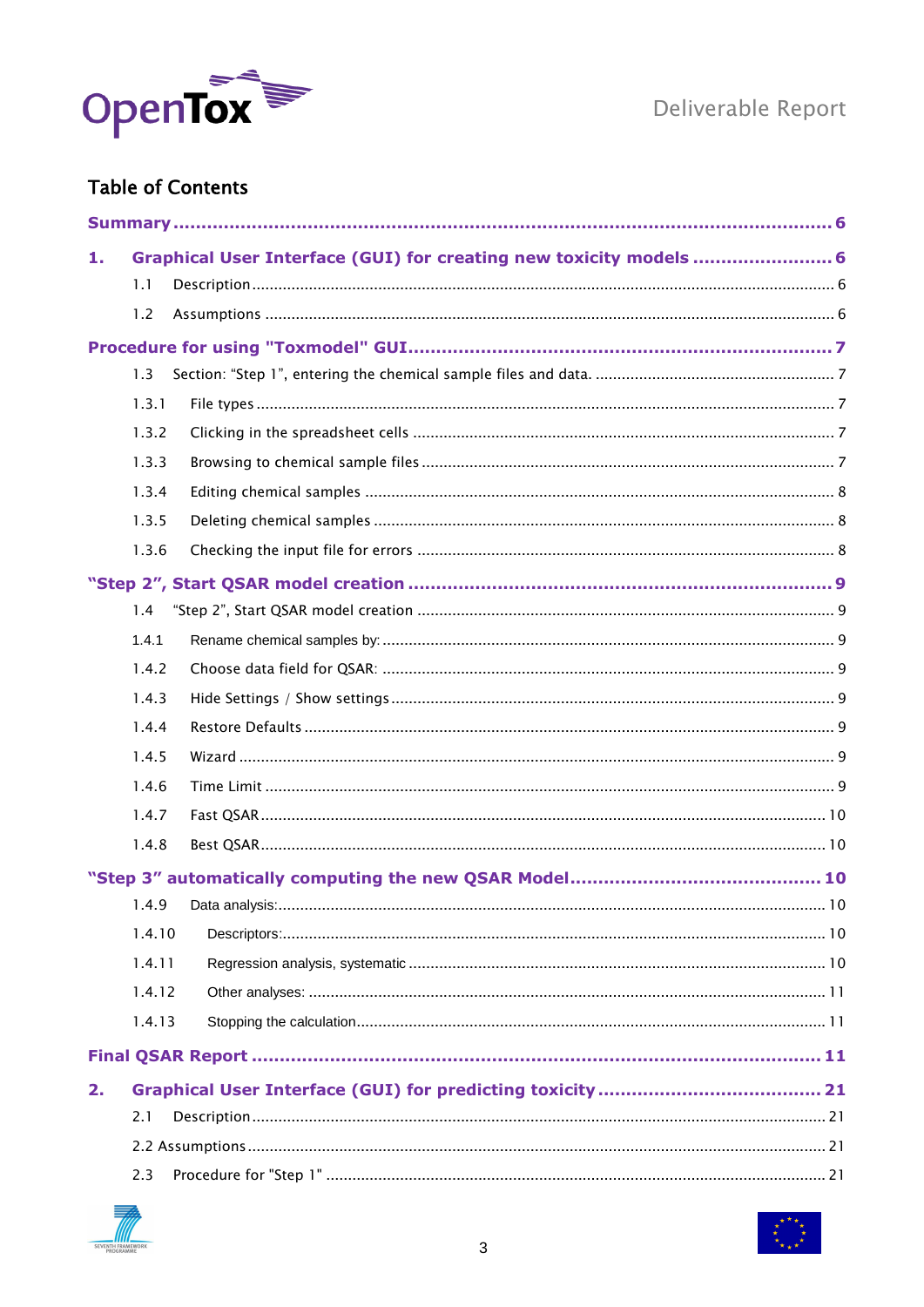

|    | 2.4   |  |
|----|-------|--|
|    | 2.4.1 |  |
|    | 2.4.2 |  |
|    | 2.4.3 |  |
|    | 2.4.4 |  |
|    | 2.4.5 |  |
|    | 2.4.6 |  |
|    | 2.4.7 |  |
|    |       |  |
|    | 25    |  |
|    | 2.5.1 |  |
|    | 2.5.2 |  |
|    |       |  |
|    | 2.6   |  |
| 3. |       |  |



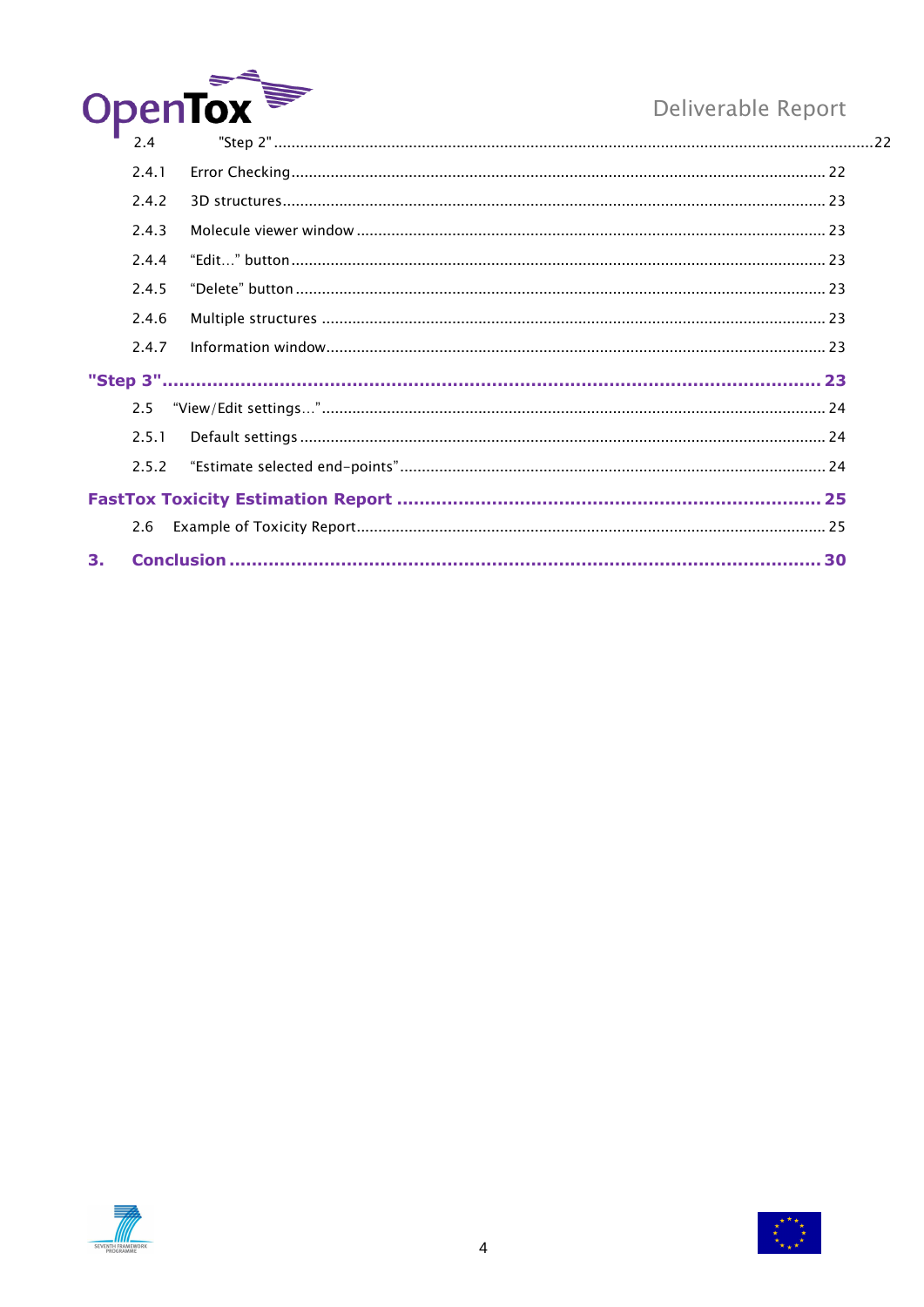

### Figure 1, Draft layout for GUI interface

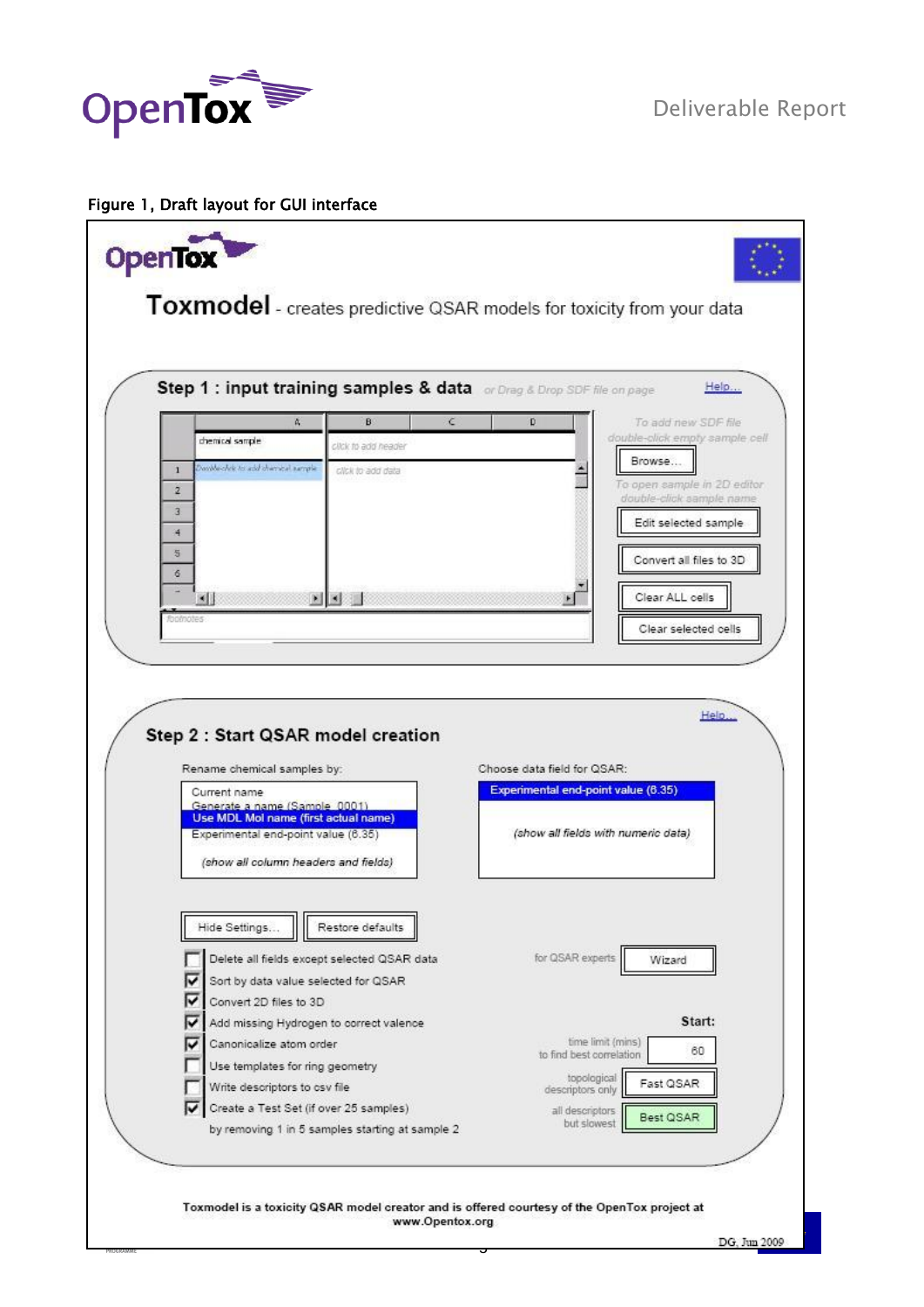

### <span id="page-5-0"></span>Summary

This document describes a proposed graphical user interface for the OpenTox suite of tools to enable non-QSAR-experts to easily use OpenTox to develop new QSAR models to predict toxicity.

### <span id="page-5-1"></span>1. Graphical User Interface (GUI) for creating new toxicity models

QSAR methods require a significant amount of experience and understanding of the underlying methodology, as well as skilful interpretation of the results in order to be able to get reliable and meaningful results. Hence, this has restricted the practical use of QSAR methods to a limited number of experts. The complexity and potential pitfalls of QSAR presents a significant barrier to the use of these methods for scientists such as Toxicologists who could most benefit from the increased use of the tools.

In order to extend the usefulness of QSAR to scientists without QSAR experience, OpenTox plans to create a GUI that incorporates 'default' settings and artificial intelligence based on the experience and skills of the partners in the OpenTox project and publications from other experts in the field.

### <span id="page-5-2"></span>1.1 Description

This document describes a graphical user interface (GUI) "Toxmodel" designed primarily for the "novice" with little or no knowledge of QSAR or computational chemistry, to automate most of the process of building predictive toxicity models using the OpenTox toxicity prediction software package. Once an acceptable predictive model has been created, it can be saved and used via the "Fastox" GUI to make predictions.

The software package can be installed as a complete stand-alone application for Windows and Linux, or a webbased version can be accessed without any local installation using a browser interface via the internet (for example, hosted by<http://www.opentox.org/toxicity-prediction> or linked server). Toxmodel automatically checks the input data, calculates a wide range of descriptors and applies a wide range of regression techniques to find the best correlation within a set time period. Then a detailed report on the performance and limitations of the best few models is created. The model can be saved for use by Fastox to make predictions.

### <span id="page-5-3"></span>1.2 Assumptions

The user needs to make toxicity predictions for a novel class of compounds that are not well represented in available databases, and he has a minimum of 6 representative compounds with experimental data with which to create a predictive model.

The user has an SDF file containing all the structures and associated experimental data or, the user has a number of chemical structure files in a common format (e.g. SDF, PDF, MOL, etc.) and can manually enter the associated experimental end-point data.

The user is able to use a browser such as Internet Explorer and has access to the web page for "ToxModel", or the stand-alone version of ToxModel.



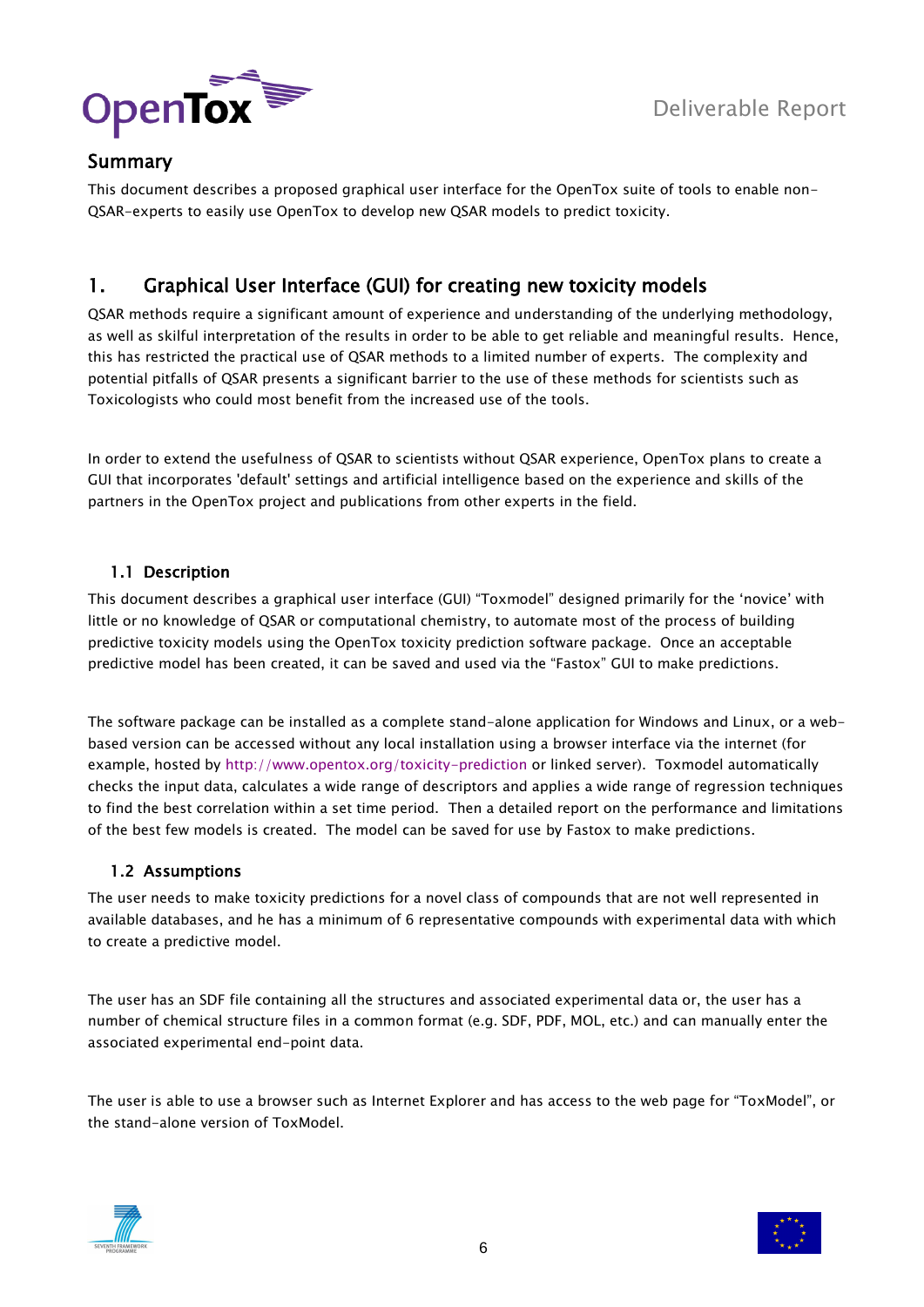

### <span id="page-6-0"></span>Procedure for using "Toxmodel" GUI

See the graphical layout design (Figure 1)

### <span id="page-6-1"></span>1.3 Section: "Step 1", entering the chemical sample files and data.

- 1. User navigates to the "Toxmodel" page (e.g. www.Toxmodel.com) or opens the Toxmodel application (if installed locally). It may be appropriate to access the web page via a login so that preferences and results can be saved.
- 2. User then enters structure as one or more SD files or other supported file formats:
- i) Browse: the user double-clicks in an empty sample cell in the spreadsheet to open a browser dialogue box to select one or more SDF files (or SD, Mol, SMILES, Cartesian & XYZ files) on the local computer or network. After clicking to select one or more files, the "Open" button opens the file which is then loaded into the spreadsheet, one sample per sample cell. All associated data is placed in the same row, under the appropriate header which is created automatically.
- ii) Drag and Drop an SDF file anywhere on the page (SD, Mol, SMILES, Cartesian & XYZ files). The file is then loaded into the spreadsheet as above.

(this may be too complex for first implementation, so may be deferred)

iii) If the structure files do not include numerical data for the QSAR, the user can enter this manually after the structure files have been loaded. The user can click in an empty header cell to position the cursor to type a header name. Data values can be entered into the cells below, by placing the cursor in each cell in order to type the value. The "Return" key completes the data entry in that cell and moves the cursor into the next cell below.

### <span id="page-6-2"></span>1.3.1 File types

ToxModel will automatically recognize the following file types: SDF, SD, Mol, PDB, SMILES. Files containing a batch of structures must be in SDF format.

### <span id="page-6-3"></span>1.3.2 Clicking in the spreadsheet cells

Clicking in a chemical sample cell (under column A) highlights that cell. Clicking in any other cell (not under column A) places a text cursor, allowing the user to type data or copy and paste into that cell. Press and drag allows selection of a range of cells

### <span id="page-6-4"></span>1.3.3 Browsing to chemical sample files

Double clicking on an empty chemical sample cell opens the "browse to…" dialog window so the user can navigate to and select a file to load into that cell. If more than one file is selected, the additional files are added alphabetically and sequentially in the sample cells below the first selected one.

Alternatively, the "Browse to…" dialog window can be opened by selecting the empty sample cell, then clicking the "Browse…" button



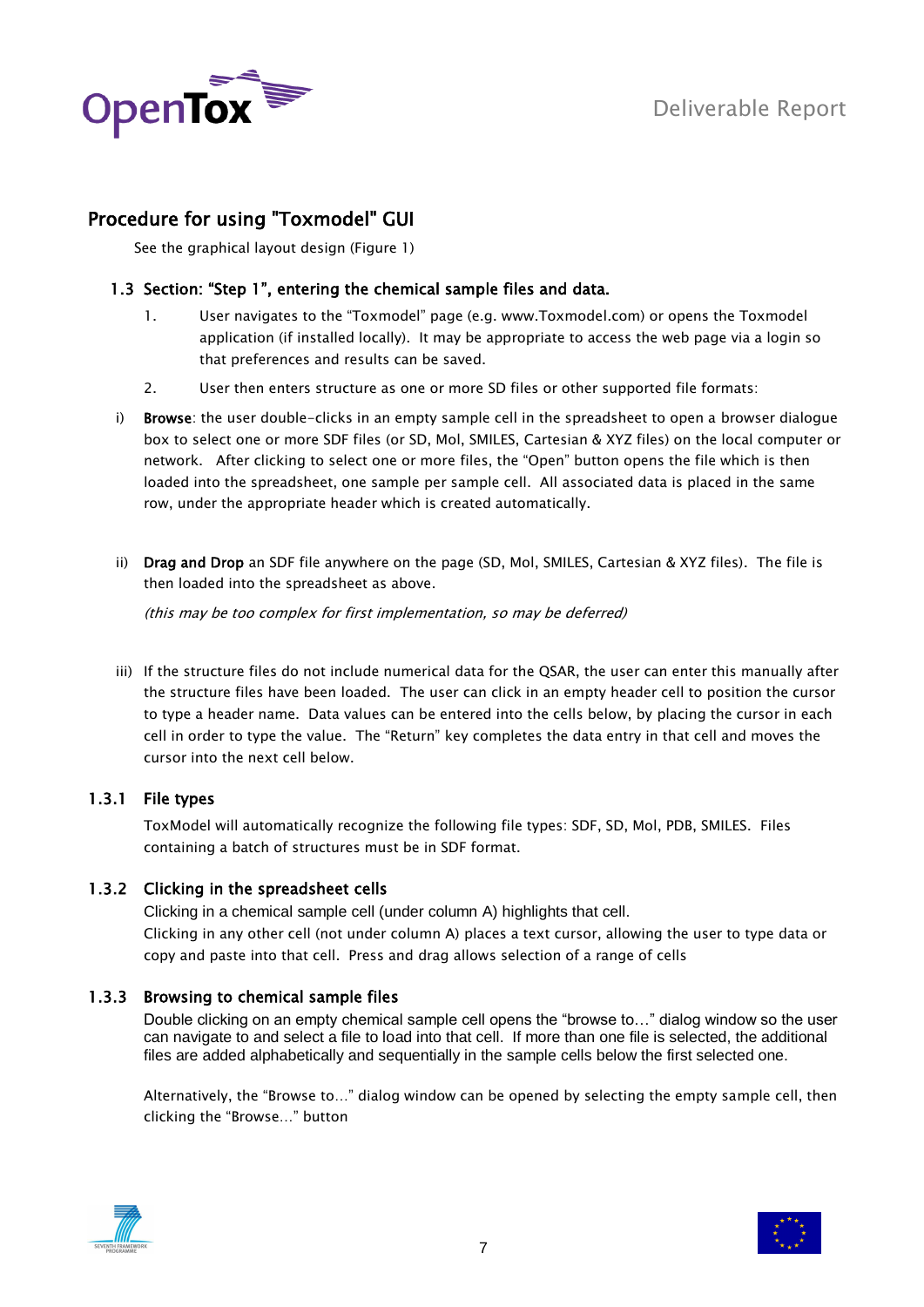

### <span id="page-7-0"></span>1.3.4 Editing chemical samples

Double-clicking on a sample cell with a file name in it, opens that structure in a 2D editor which can be toggled between 2D and 3D views with a simultaneous 1D (text) editor. Both windows are interactive (edits in one window automatically update the other immediately) and editing is allowed in both (see FasTox). When the 3D view is selected, an option button appears allowing the user to automatically "Convert to 3D".

Alternatively, the editor can be opened by selecting the sample name, then clicking "Edit selected sample"

If an empty chemical sample cell is selected, clicking "Edit selected sample" opens an empty editor window allowing the user to draw, name, and save a new structure into that cell. If an existing file is edited, the original file cannot be overwritten, but is saved with an incremented suffix number.

### <span id="page-7-1"></span>1.3.5 Deleting chemical samples

Chemical samples can be deleted by clicking the name to select the cell, then clicking the "Clear selected cells" button. If there are associated fields of data, a dialog box asks the user if the additional data should be deleted or retained. "Clear all cells" clears and resets the whole spreadsheet. The "Back" arrow on the browser allows the user to undo the "Clear all cells" action.

### <span id="page-7-2"></span>1.3.6 Checking the input file for errors

While loading, after the file is checked for errors, various alerts appear in a dialog box:

"Multiple molecules in sample #, non-relevant molecules should be deleted…

"incorrect valence on atoms: etc.

"unrecognized atom type:

"Structure has a non-zero net charge of ? (ion)

"Structure for CAS number ??? not found

"File could not be read due to unrecognized format

"Etc.

Critical errors invoke an error dialog box describing the error and sample number (if appropriate). Non-critical errors do not prevent the sample from being loaded, but are listed as footnotes at the bottom of the spreadsheet and an associated superscript added to the sample name.

### Examples of non-critical 3D\* errors:

Bond distance for atoms X and Y is outside normal range Atoms X and Y are too close Incorrect valence on atoms: C26, C28, etc. Total charge is non-zero charge more than one molecule in file unrecognized element present incorrect valence on one or more atoms etc.



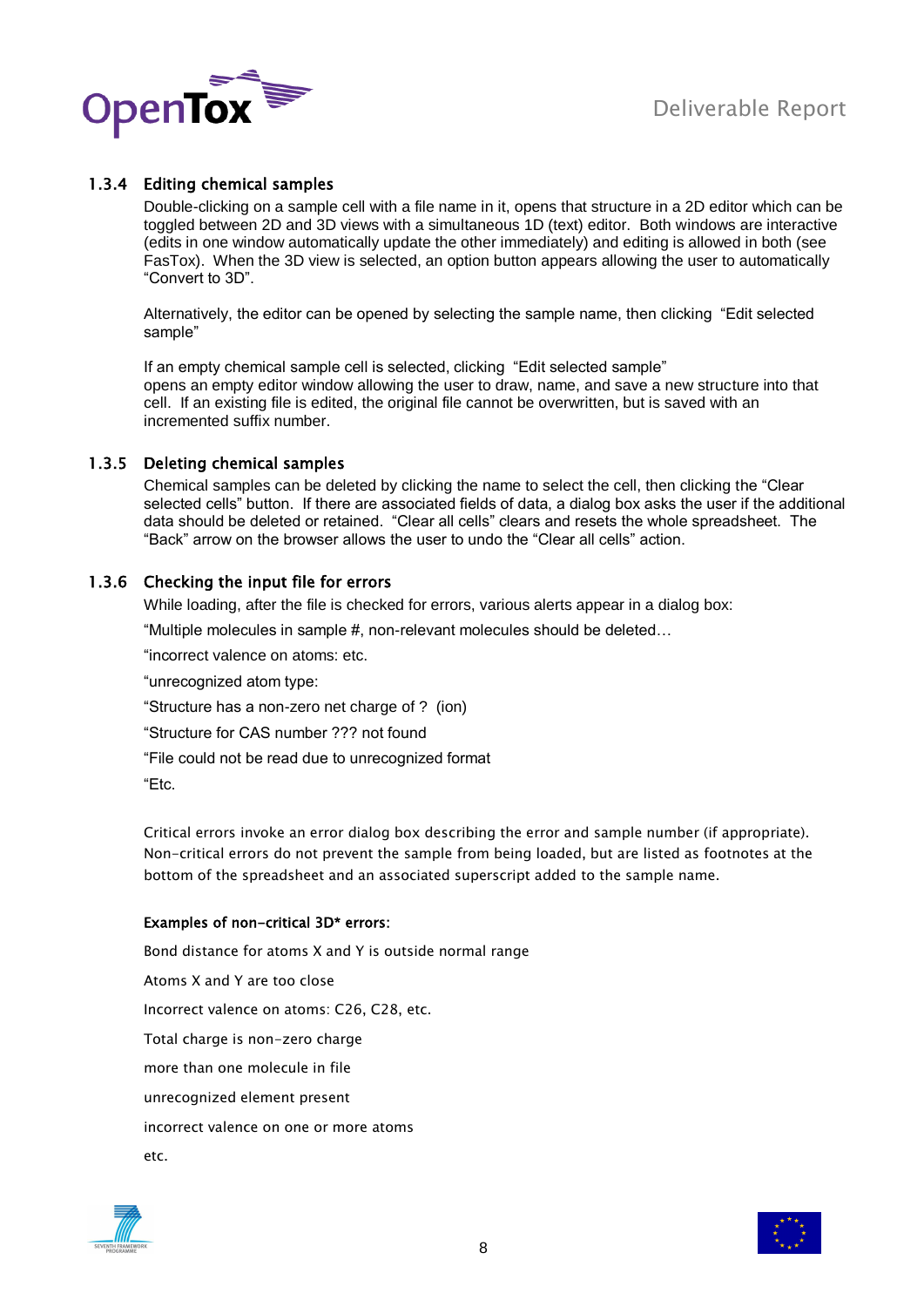

continue" button will be active. The "Edit…" button open a 2D/3D and simultaneous 1D (text) editor. Both windows are interactive (edits in one window automatically update the other immediately) and editing is allowed in both (see Fastox).

Non-critical errors are listed as footnotes at the bottom of the spreadsheet and an associated superscript added to the sample name. Critical errors invoke an error dialog box describing the error and sample number (if appropriate).

### <span id="page-8-0"></span>"Step 2", Start QSAR model creation

<span id="page-8-1"></span>This section explains the various fields in "Step 2" of Figure 1

### 1.4 "Step 2", Start QSAR model creation

### <span id="page-8-2"></span>**1.4.1 Rename chemical samples by:**

This field show a list of all fields in the SDF file. The selected field will be used as the sample name in the final results spreadsheet. The default (selected) setting is "Use MDL MOL name".

### <span id="page-8-3"></span>1.4.2 Choose data field for QSAR:

A list of the data fields that contain numeric data is show in this window. The selected field will be used to correlate with the descriptors generated.

### <span id="page-8-4"></span>1.4.3 Hide Settings / Show settings

On the left side a list of check-box options can be displayed or hidden by clicking to toggle the "Hide settings" or "Show settings" button. By default all check boxes are hidden. "Reset defaults" sets all check boxes to the default settings (as shown).

### **\*3D structures**

Assuming that the 3D conversion is fast and that OpenTox would eventually include some 3D QSARs based on QM methods or 3D-substructure searching, then this option should be checked by default. The extra conversion time would be minor compared to the descriptor generation and regression analysis time.

### <span id="page-8-5"></span>1.4.4 Restore Defaults

Sets all check boxes back to default values

### <span id="page-8-6"></span>1.4.5 Wizard

The Wizard takes the user through a series of steps to select various options such as descriptors and regression criteria etc., before running the QSAR model builder (not yet designed).

### <span id="page-8-7"></span>1.4.6 Time Limit

Time limit sets the maximum time that the system will continue to look for the best correlation. If the time limit is reached before the calculations are finished, then calculations will be stopped and the result will be presented showing the best correlation(s) found in the time allowed.



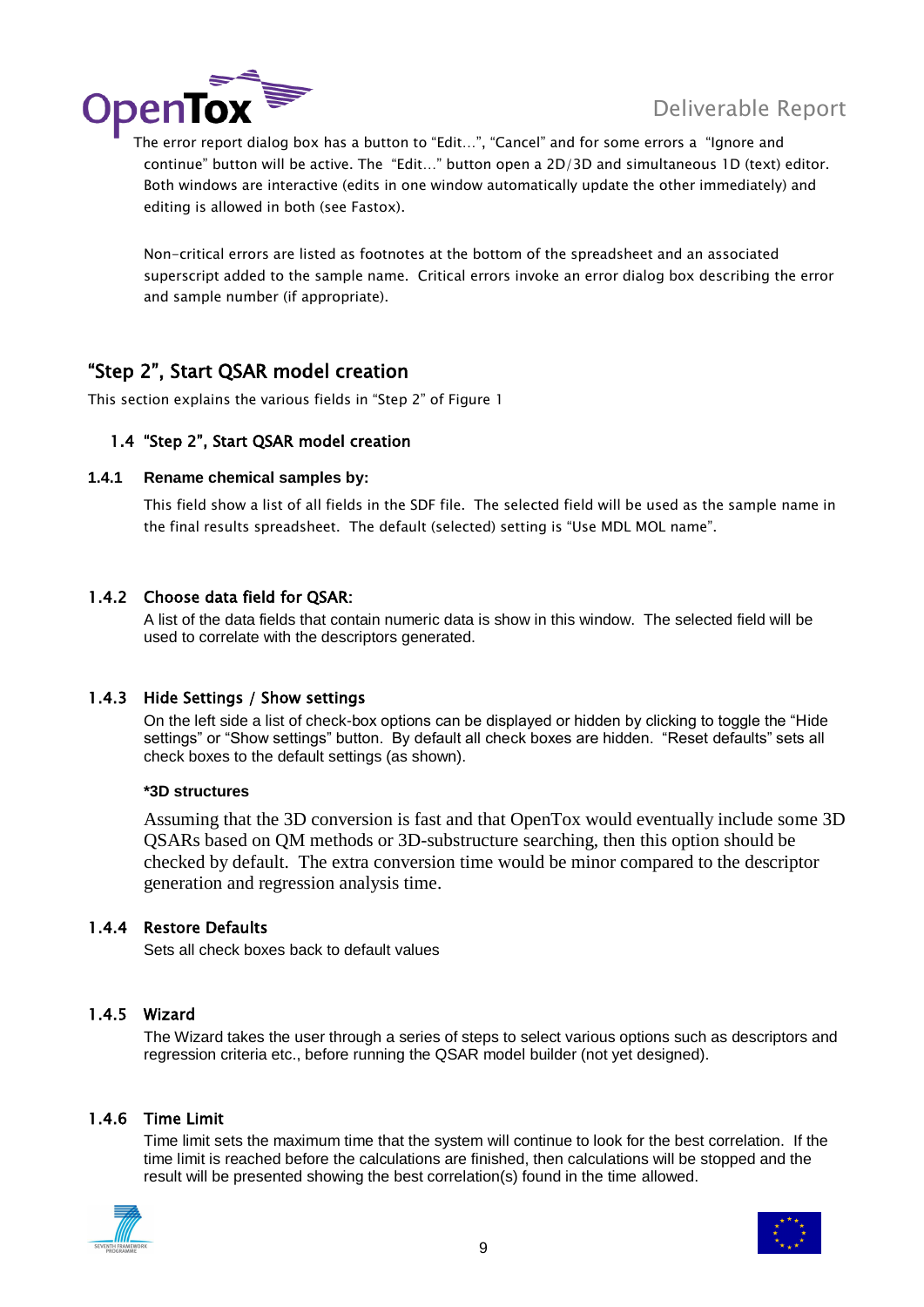



### <span id="page-9-0"></span>1.4.7 Fast QSAR

To save time, only "linear" topological descriptors are computed and used in the regression

### <span id="page-9-1"></span>1.4.8 Best QSAR

All descriptors, including their non-linear functions, are computed and used for the regression analysis.

### <span id="page-9-2"></span>"Step 3" automatically computing the new QSAR Model

### <span id="page-9-3"></span>1.4.9 **Data analysis:**

On starting the QSAR analysis, the training data values are analyzed for evenness of spread. If the "skew" value does not fall below a preset threshold, then various functions are tested (e.g. reciprocal, square, square root, logarithm, etc.). The new skew values are computed and the user is presented with a warning "The data to be predicted is not evenly spread and could lead to a misleadingly high r^2", and a list of functions that improve the skew value (best first) and has the option to select one or continue with the original linear data.

| Unevenly distributed data                                                                                                        |
|----------------------------------------------------------------------------------------------------------------------------------|
| The data to be predicted is not evenly distributed.<br>Data skewness is 0.674 which is reduced to 0.482 if transformed by log10. |
| Do you want to scale the data?                                                                                                   |
| No                                                                                                                               |

### <span id="page-9-4"></span>1.4.10 **Descriptors**:

For "Best QSAR", all descriptors are calculated by default including the following:

- 1. Topological descriptors including atom and group counts and Kier and Hall indices
- 2. Electrotopological descriptors
- 3. Quantum descriptors (MOPAC PM6 recommended for speed)
- 4. "Density descriptors" of most meaningful descriptors (above), e.g. Number of hydroxyl groups divided by molecular weight (or /volume or /surface area).
- 5. Non-linear functions of all above descriptors, e.g. reciprocal, square, square root, logarithm

"Quick QSAR" uses only linear topological, Electrotopological descriptors and "Density descriptors".

Descriptors with variance below a preset threshold are removed from the set.

### <span id="page-9-5"></span>1.4.11 **Regression analysis, systematic**

Regression analysis uses all computed descriptors and starts by systematically looking for and saving the best ten single-descriptor-models (based on highest r^2). Then it looks for the best two-descriptormodels by comparing all permutations of two descriptors, and saves the best 10 models. Then it continues by looking for the best three-descriptor-models by comparing all permutations of threedescriptor models. Finally it looks for the best four-descriptor model.



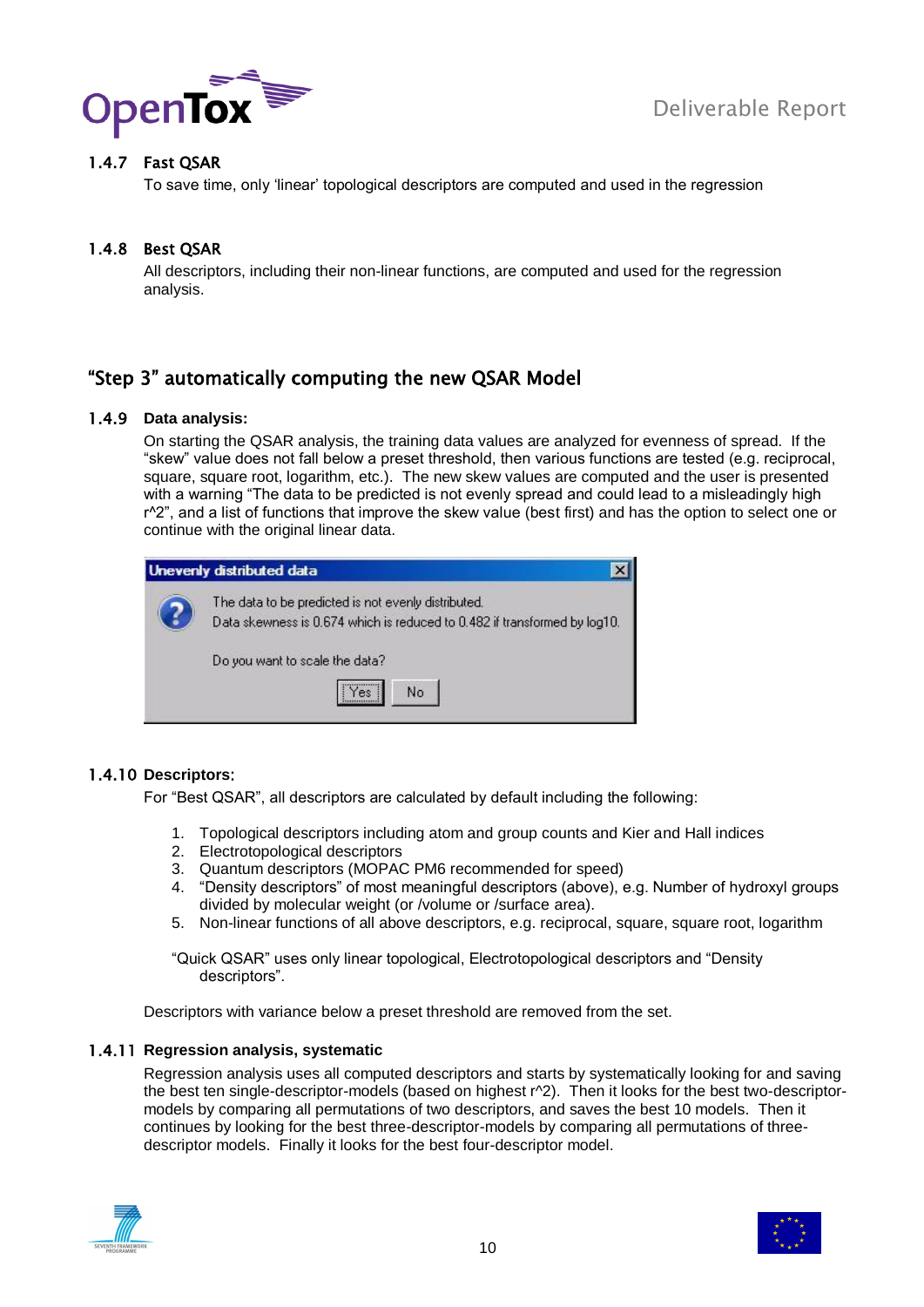

Deliverable Represent to avoid over-fitting, the number of descriptors in the model is not allowed to exceed the number of training samples divided by 5.

### <span id="page-10-0"></span>1.4.12 **Other analyses:**

After applying the systematic regression analysis, other methods such as genetic algorithms, neural nets are tried next, until the preset time limit is reached.

### <span id="page-10-1"></span>1.4.13 **Stopping the calculation**

The best QSAR (highest r^2 adjusted for number of degrees of freedom) found to date is always displayed on the screen during the computation, along with a progress bar and an estimated time to complete. The user has the option of stopping further calculation (using the "Cancel" or "Stop and Save" button) and accepting the model shown, at any time. Models that include two descriptors that correlate more than 95% are discarded.

| Auto GSAR                                                                                                                                                |  |
|----------------------------------------------------------------------------------------------------------------------------------------------------------|--|
| Expt. Activity = $-5.58948e-03*$ principal moment third + 1.2415*path index<br>5 + 4.0022; $r^2$ =0.9376 dof adjusted $r^2$ =0.9237 median $r^2$ =0.9091 |  |
| Time used (hh:mm:ss): 0:00:03<br>Estimated time remaining (hh:mm:ss): 0:00:53<br>QSAR model number: 89939                                                |  |
| Cancel                                                                                                                                                   |  |

### <span id="page-10-2"></span>Final QSAR Report

### **1.4.14 Spreadsheet format report**

The data and results in ToxModel should be presented as an interactive spreadsheet format. Shading the data cells proportional to the data value is desirable (note green shading):



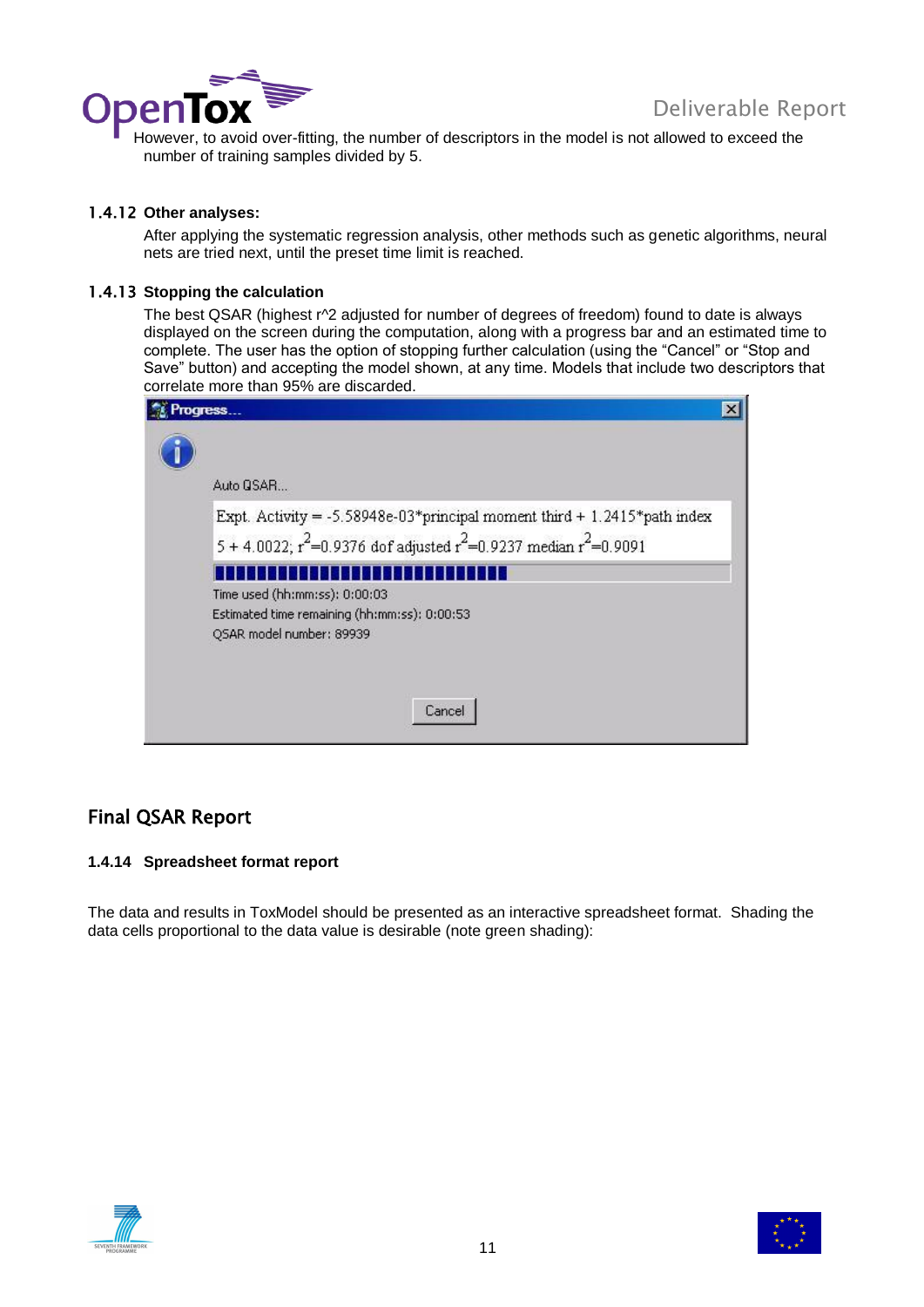

**TELEVI** 

| А                                                                                                                                                             | B.             | $\epsilon$                                 | D                                                                                                        | E                                 | F | G                                                                                                                                                                                                                                                                                                                                                                                                                                                                                                                                                                           | H |  |
|---------------------------------------------------------------------------------------------------------------------------------------------------------------|----------------|--------------------------------------------|----------------------------------------------------------------------------------------------------------|-----------------------------------|---|-----------------------------------------------------------------------------------------------------------------------------------------------------------------------------------------------------------------------------------------------------------------------------------------------------------------------------------------------------------------------------------------------------------------------------------------------------------------------------------------------------------------------------------------------------------------------------|---|--|
| chemical sample                                                                                                                                               | Expt. Activity | 1.<br>Best-Double-QS<br>AR $r^2 = 0.920^7$ | 1. CV<br>Prediction<br>$cvr^2 = 0.8597$                                                                  | 1. Best Single<br>$r^2 = 0.762^b$ |   |                                                                                                                                                                                                                                                                                                                                                                                                                                                                                                                                                                             |   |  |
| Nitrofuran-01°                                                                                                                                                | 4.7500         | 4.8937                                     | 4.9380                                                                                                   | 4.7190                            |   |                                                                                                                                                                                                                                                                                                                                                                                                                                                                                                                                                                             |   |  |
| Nitrofuran-12                                                                                                                                                 | 5.0000         | 5.2093                                     | 5.2429                                                                                                   | 5.3536                            |   |                                                                                                                                                                                                                                                                                                                                                                                                                                                                                                                                                                             |   |  |
| Nitrofuran-02                                                                                                                                                 | 5.0500         | 4.7411                                     | 4.6192                                                                                                   | 4.8162                            |   |                                                                                                                                                                                                                                                                                                                                                                                                                                                                                                                                                                             |   |  |
| Nitrofuran-03                                                                                                                                                 | 5.3000         | 5.6801                                     | 5.8055                                                                                                   | 5.9180                            |   |                                                                                                                                                                                                                                                                                                                                                                                                                                                                                                                                                                             |   |  |
| Nitrofuran-04                                                                                                                                                 | 5.4000         | 5.2715                                     | 5.2513                                                                                                   | 5.1403                            |   |                                                                                                                                                                                                                                                                                                                                                                                                                                                                                                                                                                             |   |  |
| Nitrofuran-11                                                                                                                                                 | 5,5000         | 5.6336                                     | 5.6735                                                                                                   | 5.6372                            |   |                                                                                                                                                                                                                                                                                                                                                                                                                                                                                                                                                                             |   |  |
| Nitrofuran-05                                                                                                                                                 | 5,6000         | 5.5321                                     | 5.4906                                                                                                   | 5.5886                            |   |                                                                                                                                                                                                                                                                                                                                                                                                                                                                                                                                                                             |   |  |
| Nitrofuran-10                                                                                                                                                 | 5.6000         | 5.5111                                     | 5.4985                                                                                                   | 5.8964                            |   |                                                                                                                                                                                                                                                                                                                                                                                                                                                                                                                                                                             |   |  |
| Nitrofuran-06                                                                                                                                                 | 6.0000         | 5.8393                                     | 5.8151                                                                                                   | 5.9882                            |   |                                                                                                                                                                                                                                                                                                                                                                                                                                                                                                                                                                             |   |  |
| Nitrofuran-08°                                                                                                                                                | 6,0000         | 6.0032                                     | 6.0036                                                                                                   | 5.9585                            |   |                                                                                                                                                                                                                                                                                                                                                                                                                                                                                                                                                                             |   |  |
| Nitrofuran-09                                                                                                                                                 | 6,6000         | 6,5509                                     | 6.5079                                                                                                   | 6.0153                            |   |                                                                                                                                                                                                                                                                                                                                                                                                                                                                                                                                                                             |   |  |
| Nitrofuran-07                                                                                                                                                 | 7.0000         | 6.9341                                     | 6.8652                                                                                                   | 6.7687                            |   |                                                                                                                                                                                                                                                                                                                                                                                                                                                                                                                                                                             |   |  |
| $\blacksquare$<br>$\blacktriangleright$                                                                                                                       |                |                                            |                                                                                                          |                                   |   |                                                                                                                                                                                                                                                                                                                                                                                                                                                                                                                                                                             |   |  |
| avErr=0.1450 errSD=0.2190 cvSD=0.2468 median residual=0.1310<br>cySD=0.3771 median residual=0.2325<br><sup>c</sup> Only sample in set with an aldehyde count. |                |                                            | member. Only sample in set with a ring count all nonaromatic. Only sample in set with a methylene count. |                                   |   | <sup>2</sup> Expt. Activity = -5.95703e-03*principal moment third + 1.2490*path index 5 + 3.9388; r <sup>2</sup> =0.9196 dof adjusted r <sup>2</sup> =0.9018 median r <sup>2</sup> =0.9152 cvr <sup>2</sup> =0.8597<br>$^{b}$ Expt. Activity = 2.70060e-03*Wiener Index + 4.3922; $r^2$ =0.7625 dof adjusted $r^2$ =0.7387 median $r^2$ =0.7330 cvr <sup>2</sup> =0.6723 avErr=0.2342 errSD=0.3550<br>$^d$ The depth of 4.235 is more than 2.50 sigma from the average of 3.640. Only sample in set with a ring count nonaromatic 5. Only sample in set with a ring count 5 |   |  |

### **1.4.15 PDF Format Report**

At the end of the calculation a report is created automatically on the "Report" page, and as a downloadable pdf file. The following is an example of the style and content of the QSAR report in PDF format:

**\_\_\_\_\_\_\_\_\_\_\_\_\_\_\_\_\_\_\_\_\_\_\_\_\_\_\_\_\_\_\_\_\_\_\_\_\_\_\_\_\_\_\_\_\_\_\_\_\_\_\_\_\_\_\_\_\_\_\_\_\_\_\_\_\_\_\_\_\_\_\_\_**

### QSAR report for model 1 in the Nitrofurans project

User: David Date: Aug 6, 2009 SW version: ToxModel build 2590

### **CAUTION: This report contains warnings.**

### **Part 1: Summary**

### **a. Property predicted**

The property used to develop the QSAR is named Expt. Activity and its values were obtained from a training set of 12 chemical samples.

### **b. Best QSAR equation**

Using the Fast QSAR option, the following regression equation, which is the best from 5,356 possible double combinations of 104 descriptors, gave the highest  $r^2-0.9196$ .



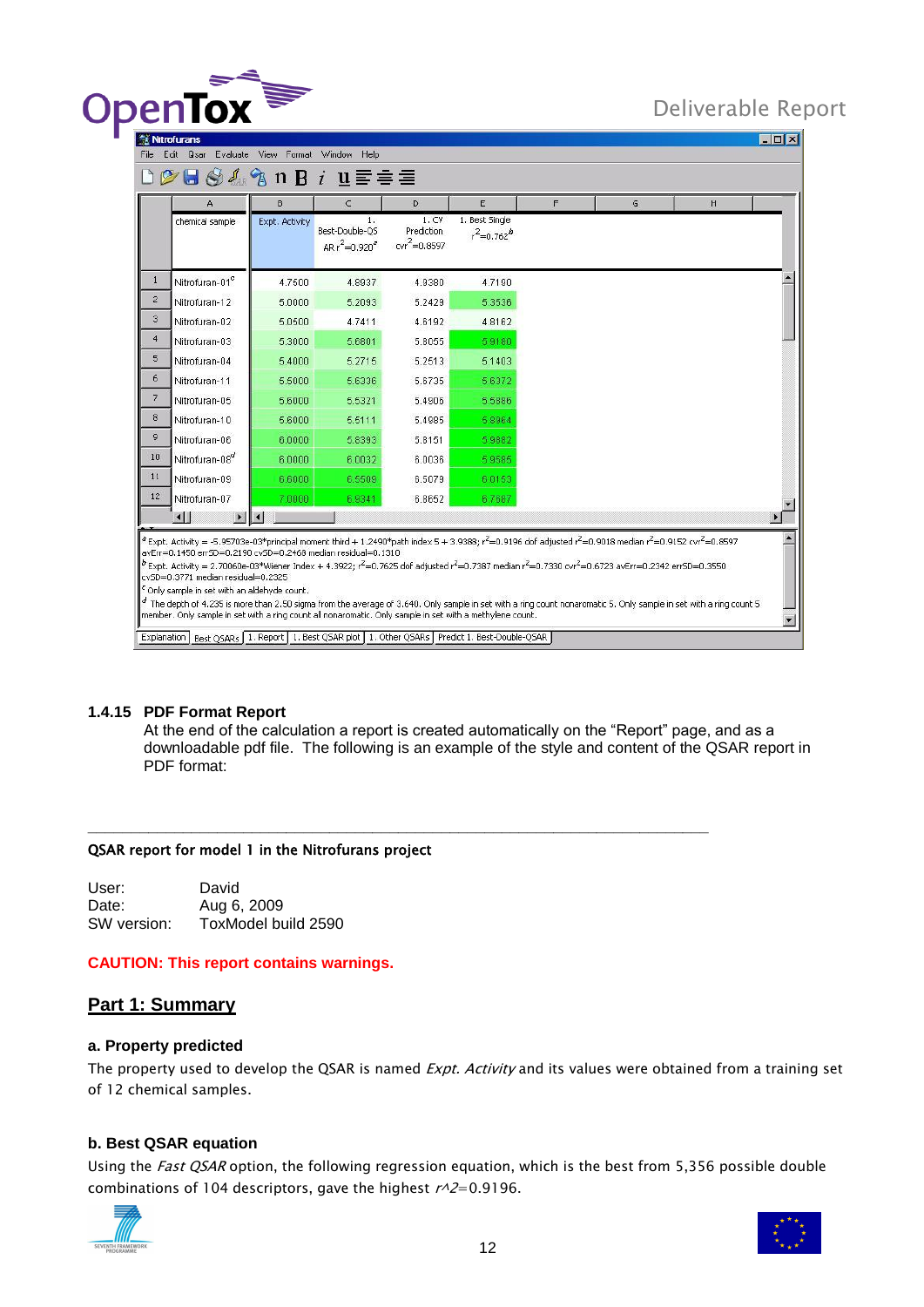



### 1. Best QSAR plot

| chemical sample     | Expt. Activity | 1. Best-<br>Double-QSAR<br>$r^2 = 0.920$ (a) | 1. CV<br>Prediction<br>$cvr^2 = 0.8597$ | 1. Best Single<br>$r^2 = 0.762$ (b) |
|---------------------|----------------|----------------------------------------------|-----------------------------------------|-------------------------------------|
| Nitrofuran-01 $(c)$ | 4.75           | 4.8937                                       | 4.938                                   | 4.719                               |
| Nitrofuran-12       | 5              | 5.2093                                       | 5.2429                                  | 5.3536                              |
| Nitrofuran-02       | 5.05           | 4.7411                                       | 4.6192                                  | 4.8162                              |
| Nitrofuran-03       | 5.3            | 5.6801                                       | 5.8055                                  | 5.918                               |
| Nitrofuran-04       | 5.4            | 5.2715                                       | 5.2513                                  | 5.1403                              |
| Nitrofuran-11       | 5.5            | 5.6336                                       | 5.6735                                  | 5.6372                              |
| Nitrofuran-05       | 5.6            | 5.5321                                       | 5.4906                                  | 5.5886                              |
| Nitrofuran-10       | 5.6            | 5.5111                                       | 5.4985                                  | 5.8964                              |
| Nitrofuran-06       | 6              | 5.8393                                       | 5.8151                                  | 5.9882                              |
| Nitrofuran-08 (d)   | 6              | 6.0032                                       | 6.0036                                  | 5.9585                              |
| Nitrofuran-09       | 6.6            | 6.5509                                       | 6.5079                                  | 6.0153                              |
| Nitrofuran-07       | 7              | 6.9341                                       | 6.8652                                  | 6.7687                              |

Footnotes



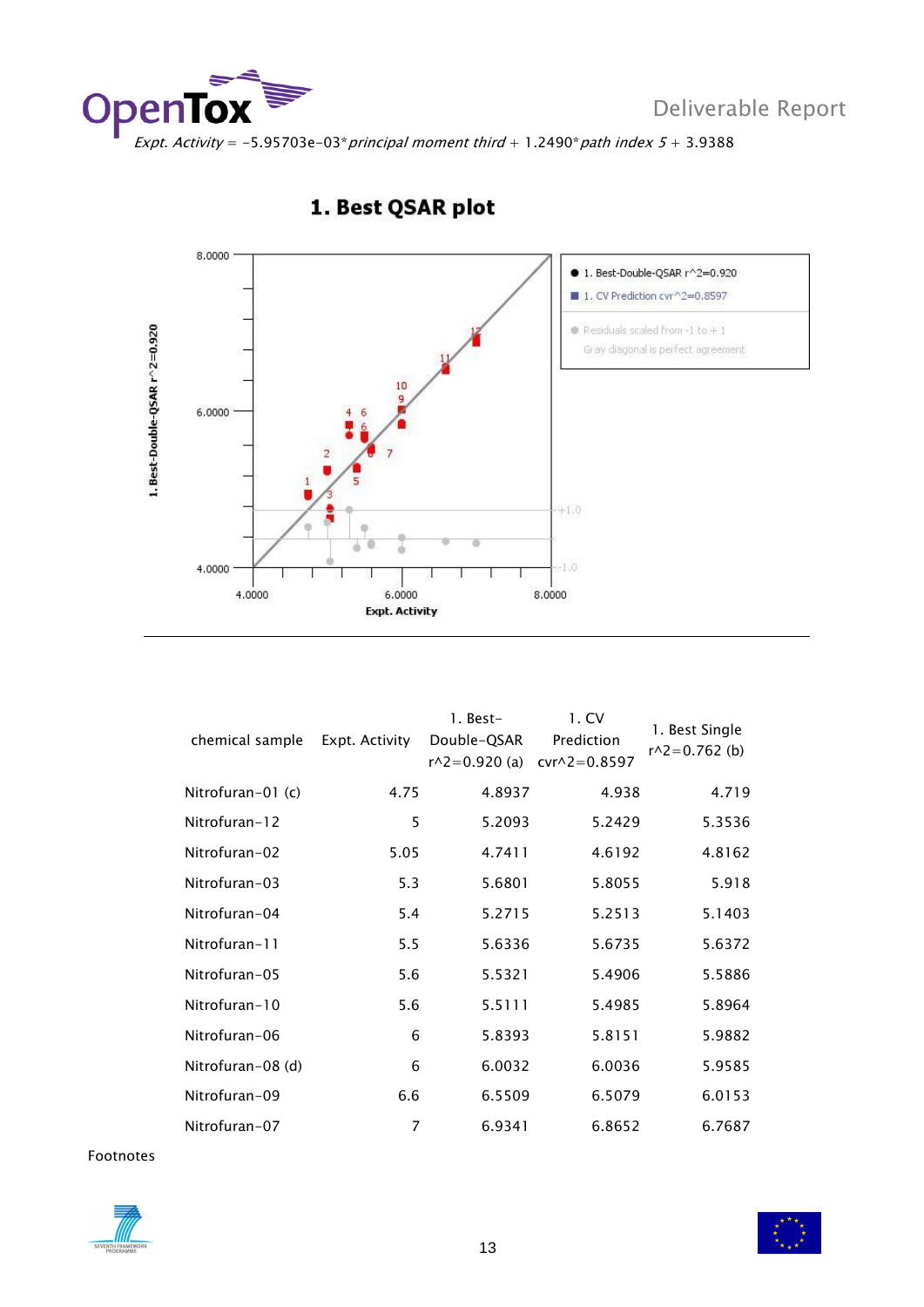

(a) Expt. Activity =  $-5.95703e-03*$ principal moment third + 1.2490\*path index 5 + 3.9388; r2=0.9196 dof adjusted r2=0.9018 median r2=0.9152 cvr2=0.8597 avErr=0.1450 errSD=0.2190 cvSD=0.2468 median residual=0.1310

- (b) Expt. Activity = 2.70060e-03\*Wiener Index + 4.3922; r2=0.7625 dof adjusted r2=0.7387 median r2=0.7330  $cvz = 0.6723$  avErr=0.2342 errSD=0.3550  $cvSD = 0.3771$  median residual=0.2325
- (c) Only sample in set with an aldehyde count.
- (d) The depth of 4.235 is more than 2.50 sigma from the average of 3.640. Only sample in set with a ring count nonaromatic 5. Only sample in set with a ring count 5 member. Only sample in set with a ring count all nonaromatic. Only sample in set with a methylene count.

### **c. Quality of the best QSAR equation**

The cross-validated correlation coefficient (*cvr<sup>2</sup>* = 0.8597) suggests that the stability of the equation on addition of similar training data is likely to be reasonable as it is above 0.70. A more detailed analysis is provided in Part 2.

The average error for the training set is 0.1450 and the standard deviation is 0.2190.

The F-ratio is 30.5123. The probability that a greater F-ratio can be obtained by chance alone is 0.0000. Since the probability is less than 0.05 (1 in 20), there is at least one significant descriptor in the model, i.e. this is a valid and stable equation. A probability above 0.05 indicates that the equation might be a chance correlation and not stable.

Based on the partial-F value of each descriptor, there is a greater than 99% probability that all descriptors are significant.

The training data and QSAR predictions were checked for the following and warnings were noted and are discussed in more detail in Part 2:

- 1. There are enough observed data values per descriptor.
- 2. The data is distributed evenly enough.
- 3. The training set had these notes:

Nitrofuran-01:

Only sample in set with an aldehyde count.

Nitrofuran-08:

The depth of 4.235 is more than 2.50 sigma from the average of 3.640. Only sample in set with a ring count nonaromatic 5. Only sample in set with a ring count 5 member. Only sample in set with a ring count all nonaromatic. Only sample in set with a methylene count.

4. No outliers or problems with the predicted values were found.

An independent set of chemical samples should be used to test this equation.

### **d. Applicable prediction range and chemical space**

This equation should be used to estimate only data values that fall within the training range from 4.75 to 7. Predictions that fall outside this range should be treated with caution as there is no way to know if the correlation holds outside the training set range.

The QSAR should be used to predict values only for chemical samples that have properties in these ranges:

- 1. *principal moment third* from 108.0989 to 451.8945.
- 2. *path index 5* from 1.2801 to 4.5534.

Predictions for chemical samples with properties that fall outside the training set property range should be treated with caution as there is no way to know if the correlation holds outside the training set range.



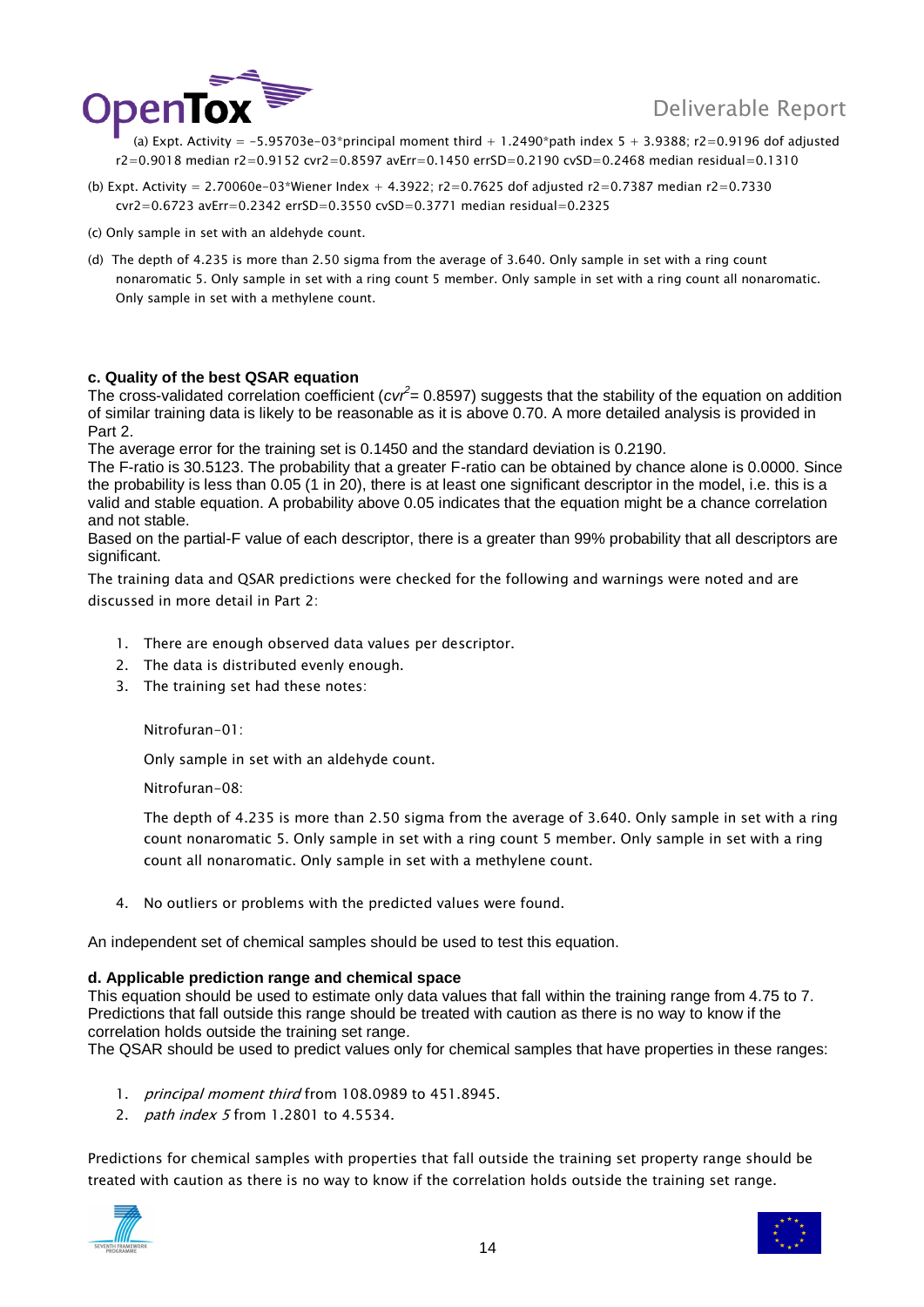



Deliverable Report<br>The QSAR should be used to predict values only for chemical samples that are chemically similar to the training set or share a common mode of action. The 12 samples in the training set included the following elements (min:max:# samples): H(3:10:12) C(5:15:12) N(1:6:12) O(3:5:12). The 12 samples in the training set included the following functional groups: *ring nonaromatic*, *aldehyde*, *H-bond donor*, *rotatable bond nonterminal*, *H-bond acceptor*, *donatable hydrogen*, *ring aromatic*, *molecule*, *rotatable bond*, *methylene*, *alkene*, *nitro*, *ring size largest*, *ring*, *ring nonaromatic 5*, *ring 6 member*, *ring size smallest*, *ring aromatic 6*, *ring aromatic 5*, *ring 5 member*, *guanidine*, *amine*, *amide*.

### **e. Mechanistic interpretation**

The descriptors and their relative importance are listed below:

### Descriptor Relative importance

| principal moment third | $-0.5625$ |
|------------------------|-----------|
| path index 5           | 1.0000    |

### **Part 2: Detailed Analysis**

### **Data distribution**

There are 6.000 data values per descriptor in the QSAR model.

The QSAR equation was derived using a training set of 12 chemical samples with a three-sigma range for Expt. Activity from 3.7576 to 7.5424. The average was 5.65 and the standard deviation was 0.6308 with a minimum data value of 4.75 and a maximum of 7. The data skewness measure is 0.6744. The data skewness is between -2.0 and 2.0 which indicates that the data is not skewed. Partitioning the data into equal thirds from lowest to highest data values gives three bins with these counts: 6:4:2.

### **Chemical samples**

Chemical samples were located in directory:

1. C:\Users\David\Desktop\QSAR Exercise files\2-Nitrofurans\nitrofuran\_3

Chemical samples in the training set had molecular weights from 141.0816 to 266.2515 and these elements and counts:

### Element Lowest Highest Count

| Hydrogen | 3 | 10 | 12 |
|----------|---|----|----|
| Carbon   | 5 | 15 | 12 |
| Nitrogen | H | 6  | 12 |
| Oxygen   | 3 | 5  | 12 |

All chemical samples used to develop the model were uncharged, neutral species. The chemical samples had these groups and counts:

| Group                      |          | <b>Lowest Highest Count</b> |    |
|----------------------------|----------|-----------------------------|----|
| ring nonaromatic           | 0        |                             |    |
| aldehyde                   | 0        | 1                           |    |
| H-bond donor               | $\Omega$ | 2                           | 10 |
| rotatable bond nonterminal |          | 5                           | 12 |
| H-bond acceptor            | -4       | 8                           | 12 |
| donatable hydrogen         | 0        | 4                           | 10 |



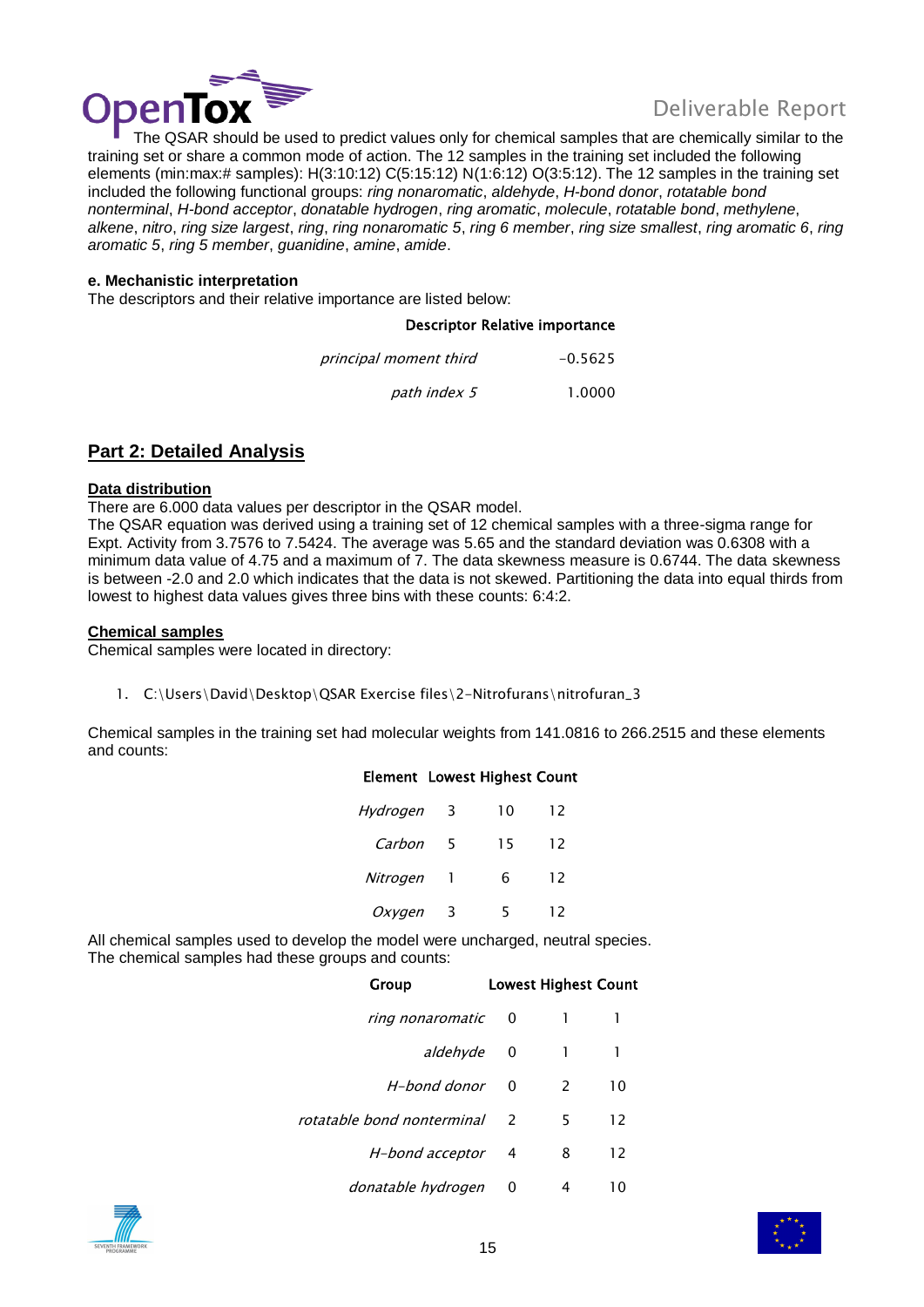

| ring aromatic      | 1        | 3                        | 12             |
|--------------------|----------|--------------------------|----------------|
| molecule           | 1        | 1                        | 12             |
| rotatable bond     | 2        | 6                        | 12             |
| methylene          | 0        | 1                        | 1              |
| alkene             | 0        | 2                        | 6              |
| nitro              | 1        | 1                        | 12             |
| ring size largest  | 5        | 6                        | 12             |
| ring               | 1        | 3                        | 12             |
| ring nonaromatic 5 | 0        | 1                        | 1              |
| ring 6 member      | 0        | 2                        | 5              |
| ring size smallest | 5        | 5                        | 12             |
| ring aromatic 6    | 0        | 2                        | 5              |
| ring aromatic 5    | 1        | 1                        | 12             |
| ring 5 member      | 1        | $\overline{2}$           | 12             |
| guanidine          | 0        | $\overline{2}$           | 3              |
| amine              | 0        | 2                        | 7              |
| amide              | $\Omega$ | $\overline{\phantom{a}}$ | $\overline{c}$ |
|                    |          |                          |                |

Chemical samples were used as-is without preconditioning the geometry. The preconditioning geometry model was MOPAC:PM5.

The training set samples had these notes:

Nitrofuran-01:

Only sample in set with an aldehyde count.

Nitrofuran-08:

The depth of 4.235 is more than 2.50 sigma from the average of 3.640. Only sample in set with a ring count nonaromatic 5. Only sample in set with a ring count 5 member. Only sample in set with a ring count all nonaromatic. Only sample in set with a methylene count.

### **Analysis of QSAR equation**

The following equation predicts Expt. Activity:

Expt. Activity =  $-5.95703e-03$ \* principal moment third + 1.2490\* path index  $5 + 3.9388$ 

The average error for the training set is 0.1450. The standard deviation of the error is 0.2190.  $r^2$  is 0.9196; the degrees-of-freedom adjusted  $r^2$  is 0.9018;; the leave-one-out cross-validated  $r^2$  is 0.8597. and the median  $r^2$  is 0.9152. The standard deviation in the error predicted by leave-one-out cross-validation is 0.2468. The F-ratio is 30.5123. The probability that a greater F-ratio can be obtained by chance alone is 0.0000. Since the probability is less than 0.05, there is at least one significant descriptor in the model. Use the normalized coefficients in the following analysis section to interpret the relative importance of each descriptor.

92% of the variability in Expt. Activity is explained by this equation.

The relative weight of each normalized contribution is:



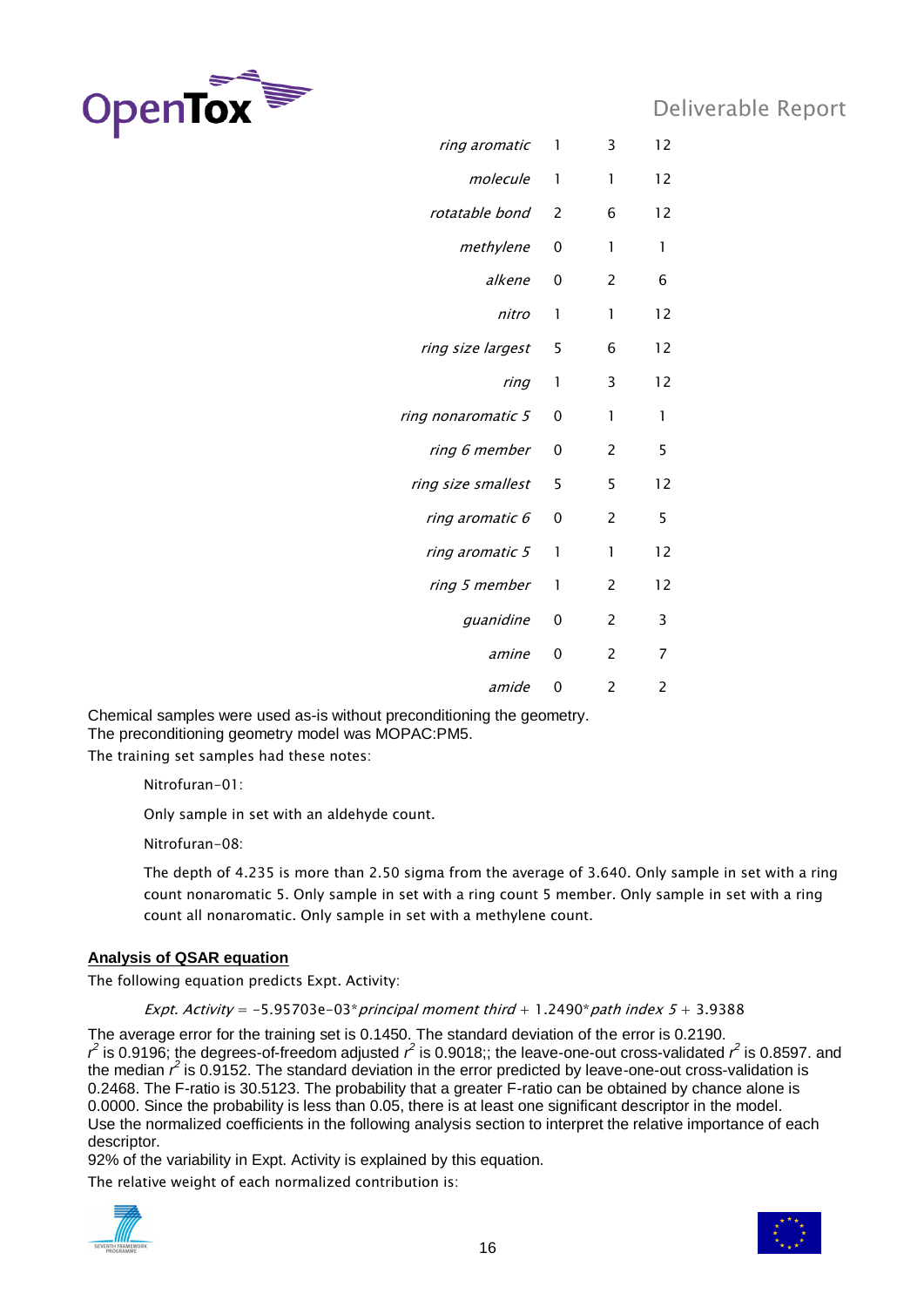

|                    |                           |                        | <b>Descriptor Coefficient</b> | <b>Normalized</b><br>coefficient     | <b>Descriptor</b><br>deviation      |                     | <b>Probability Variance</b><br>standard Partial-F of greater Inflation<br>F-ratio | Factor   |                 |
|--------------------|---------------------------|------------------------|-------------------------------|--------------------------------------|-------------------------------------|---------------------|-----------------------------------------------------------------------------------|----------|-----------------|
|                    |                           | principal moment third |                               | $-0.0060$ $-0.5625$ 106.9021 18.2960 |                                     |                     | 0.0021                                                                            | 6.24     |                 |
|                    |                           | path index 5           | 1.2490                        | 1.0000                               |                                     | 0.9064 57.8228      | 0.0000                                                                            | 6.24     |                 |
|                    |                           | Constant               | 3.9388                        |                                      |                                     |                     |                                                                                   |          |                 |
| $r^2 =$<br>0.9196: | $dof r^2 =$<br>$0.9018$ ; | $SD =$<br>0.2190:      | 0.8597;                       | $Cvr^2 =$ median $r^2 =$<br>0.9152:  |                                     | $CVSD =$<br>0.2468; | $F=$                                                                              | 30.5123; | $P=$<br>0.0000; |
|                    |                           |                        | <b>Correlation</b>            |                                      |                                     |                     |                                                                                   |          |                 |
|                    |                           |                        |                               |                                      | principal moment third path index 5 |                     |                                                                                   |          |                 |
|                    |                           |                        | principal moment third        |                                      | 1.0000                              |                     |                                                                                   |          |                 |
|                    |                           |                        | path index 5                  |                                      | 0.9163                              |                     | 1.0000                                                                            |          |                 |

The equation is the best from 5,356 possible double combinations of 104 descriptors. The correlation between any pair of descriptors that appear in the equation is less than 0.9500. All descriptors have fewer than 90.00% identical values. All descriptors also have a fractional standard deviation of at least 0.0001.

A plot of predicted values against the original data may be found in the 1. Best QSAR plot. Other equations with *r^2* from 0.9196 to 0.8521 may be found in the 1. Other QSARs table.

This equation should be used only to predict values of similar chemicals that have molecular weights, elements, groups and charges within the lowest to highest ranges of the training set.

### **List of 104 descriptors evaluated**

**Descriptors** 

- 1. molecular weight (mass\_au)
- 2. log P
- 3. length
- 4. width
- 5. length/width
- 6. depth
- 7. width/depth
- 8. log P/(width/depth)
- 9. box volume (angstrom^3)
- 10. log P/box volume
- 11. box area (angstrom^2)
- 12. log P/box area
- 13. box cross section
- 14. log P/box cross section
- 15. principal moment first
- 16. principal moment second
- 17. principal moment third
- 18. principal moment ratio 1st/2nd
- 19. principal moment ratio 1st/3d



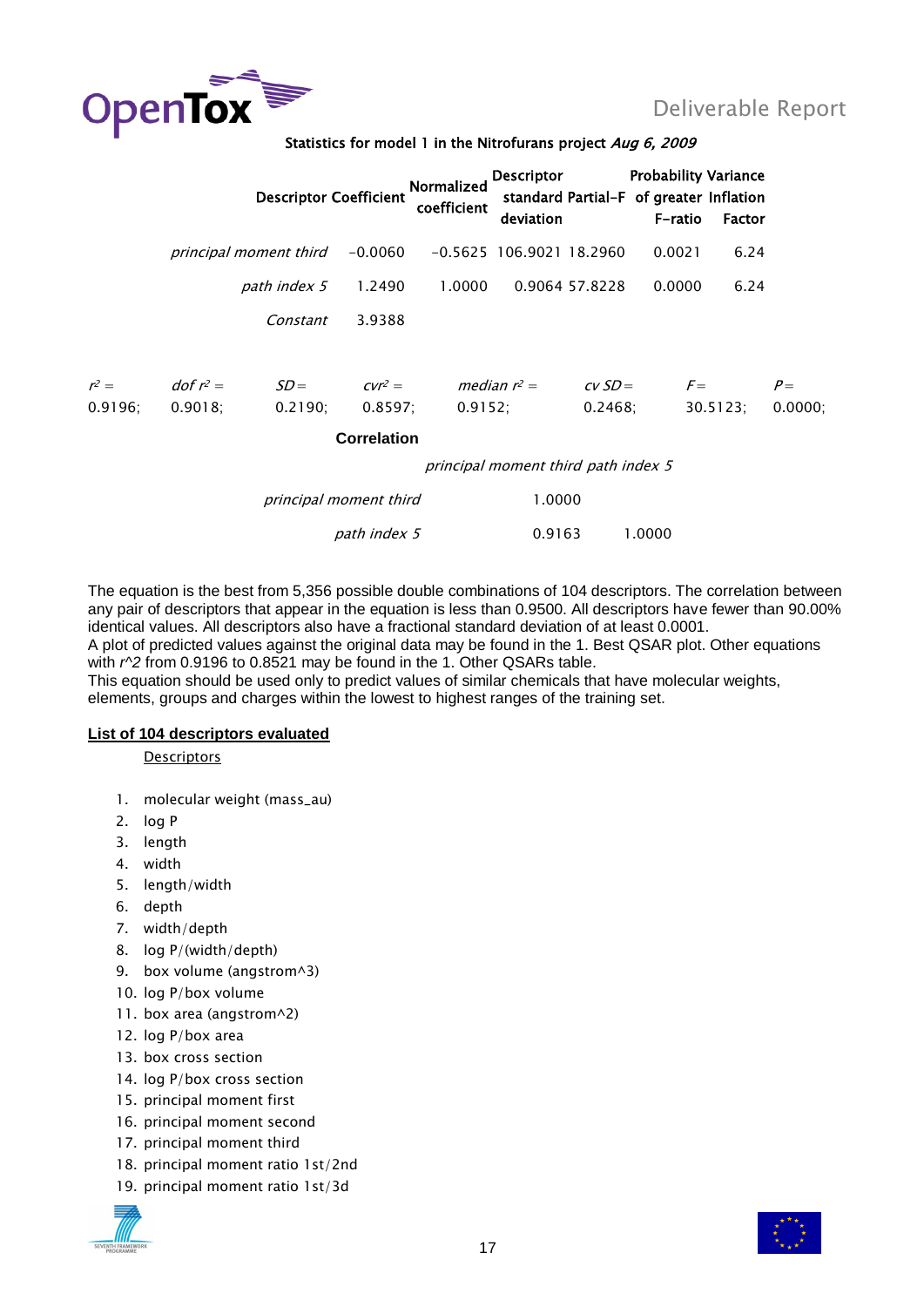

20. principal moment ratio 2nd/3rd

- 21. radius of gyration
- 22. donatable hydrogen count
- 23. H-bond donor count
- 24. H-bond acceptor count
- 25. rotatable bond count
- 26. rotatable bond count nonterminal
- 27. all atom count
- 28. Hydrogen count
- 29. Carbon count
- 30. Nitrogen count
- 31. Oxygen count
- 32. all bond count
- 33. single bond count
- 34. double bond count
- 35. bonded gravitational index
- 36. cube root(bonded gravitational index)
- 37. path index 0
- 38. path index 1
- 39. path index 2
- 40. path index 3
- 41. path index 4
- 42. path index 5
- 43. valence path index 0
- 44. valence path index 1
- 45. valence path index 2
- 46. valence path index 3
- 47. valence path index 4
- 48. valence path index 5
- 49. cluster index 3
- 50. cluster index 5
- 51. valence cluster index 3
- 52. valence cluster index 5
- 53. path-cluster index 4
- 54. path-cluster index 5
- 55. valence path-cluster index 4
- 56. valence path-cluster index 5
- 57. chain index 6
- 58. valence chain index 6
- 59. shape index order 1
- 60. shape index order 2
- 61. flexibility index
- 62. graph diameter
- 63. shortest path count
- 64. shortest path average
- 65. shortest path standard deviation
- 66. Csp^2 bonded to 2 C
- 67. alkene count
- 68. amide count
- 69. amine count

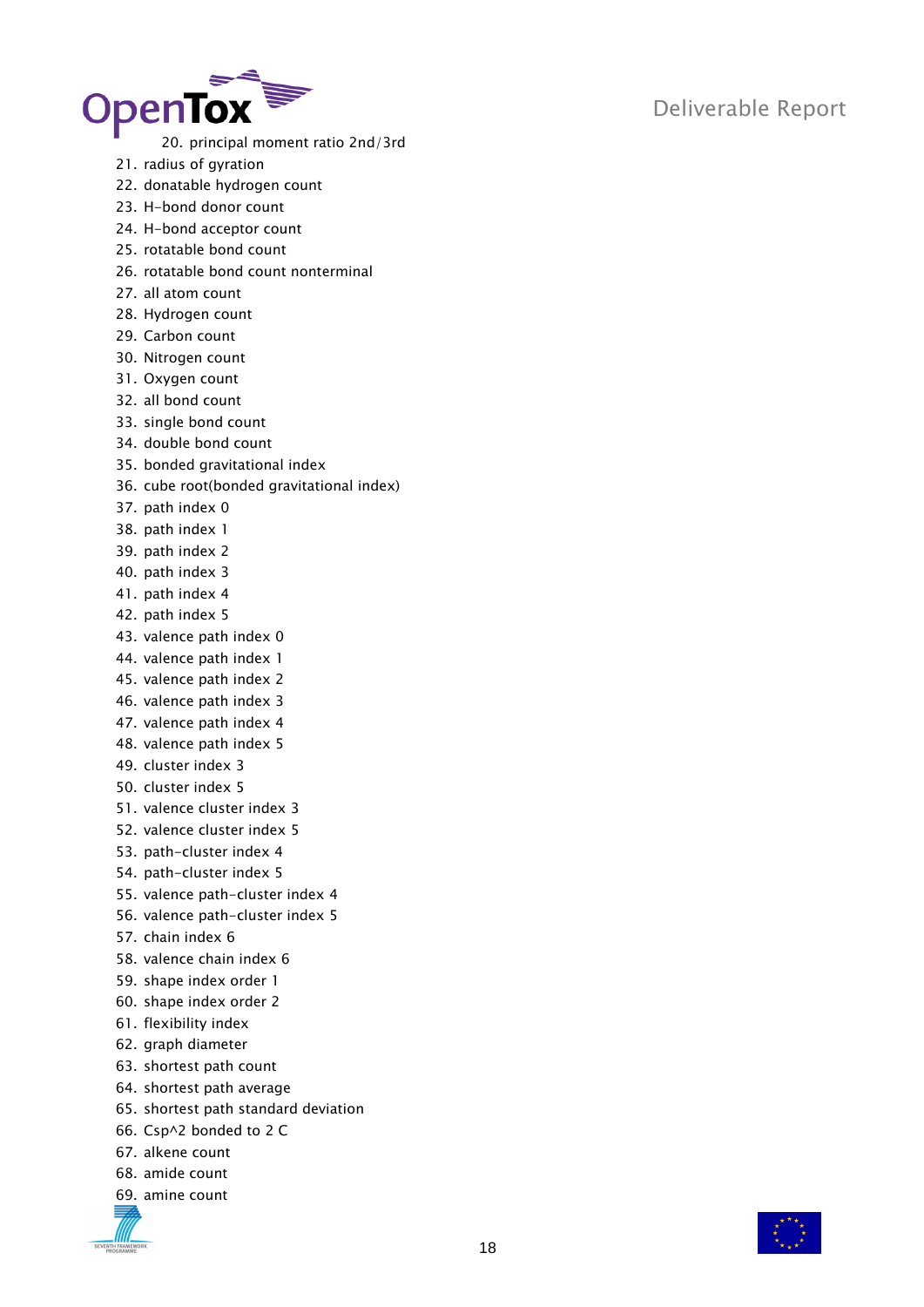

- 70. guanidine count
- 71. ring count all
- 72. ring count all aromatic
- 73. ring count 6 member
- 74. ring count aromatic 6
- 75. ring size largest
- 76. Balaban J Index
- 77. Wiener Index
- 78. total accessible surface area (angstrom^2)
- 79. total accessible surface volume
- 80. highest partial charge on H
- 81. highest partial charge on donatable H
- 82. lowest partial charge on free H acceptor
- 83. lowest partial charge on O
- 84. lowest partial charge on N
- 85. highest partial charge on C
- 86. lowest partial charge on C
- 87. second highest partial charge on H
- 88. third highest partial charge on H
- 89. highest partial charge on N
- 90. dipole moment from partial charges (debye)
- 91. bond surface area
- 92. hydrogen donor partial surface area
- 93. (hydrogen donor partial surface area/total accessible surface area)
- 94. (hydrogen donor partial surface area/total accessible surface volume)
- 95. hydrogen acceptor partial surface area
- 96. (hydrogen acceptor partial surface area/total accessible surface area)
- 97. (hydrogen acceptor partial surface area/total accessible surface volume)
- 98. min(hydrogen acceptor partial surface area, hydrogen donor partial surface area)
- 99. hydrophobic dipole
- 100. hydrophobicity weighted area
- 101. hydrophobicity weighted positive area
- 102. hydrophobicity weighted negative area
- 103. (hydrophobicity weighted positive area/total accessible surface area)
- 104. (hydrophobicity weighted negative area/total accessible surface area)

Descriptors with no variance have been omitted from the list above.

### **End of QSAR report for model 1 in the Nitrofurans project \_\_\_\_\_\_\_\_\_\_\_\_\_\_\_\_\_\_\_\_\_\_\_\_\_\_\_\_\_\_\_\_\_\_\_\_\_\_\_\_\_\_\_\_\_\_\_\_\_\_\_\_\_\_\_\_\_\_\_\_\_\_\_\_\_\_\_\_\_\_\_\_\_\_\_\_**



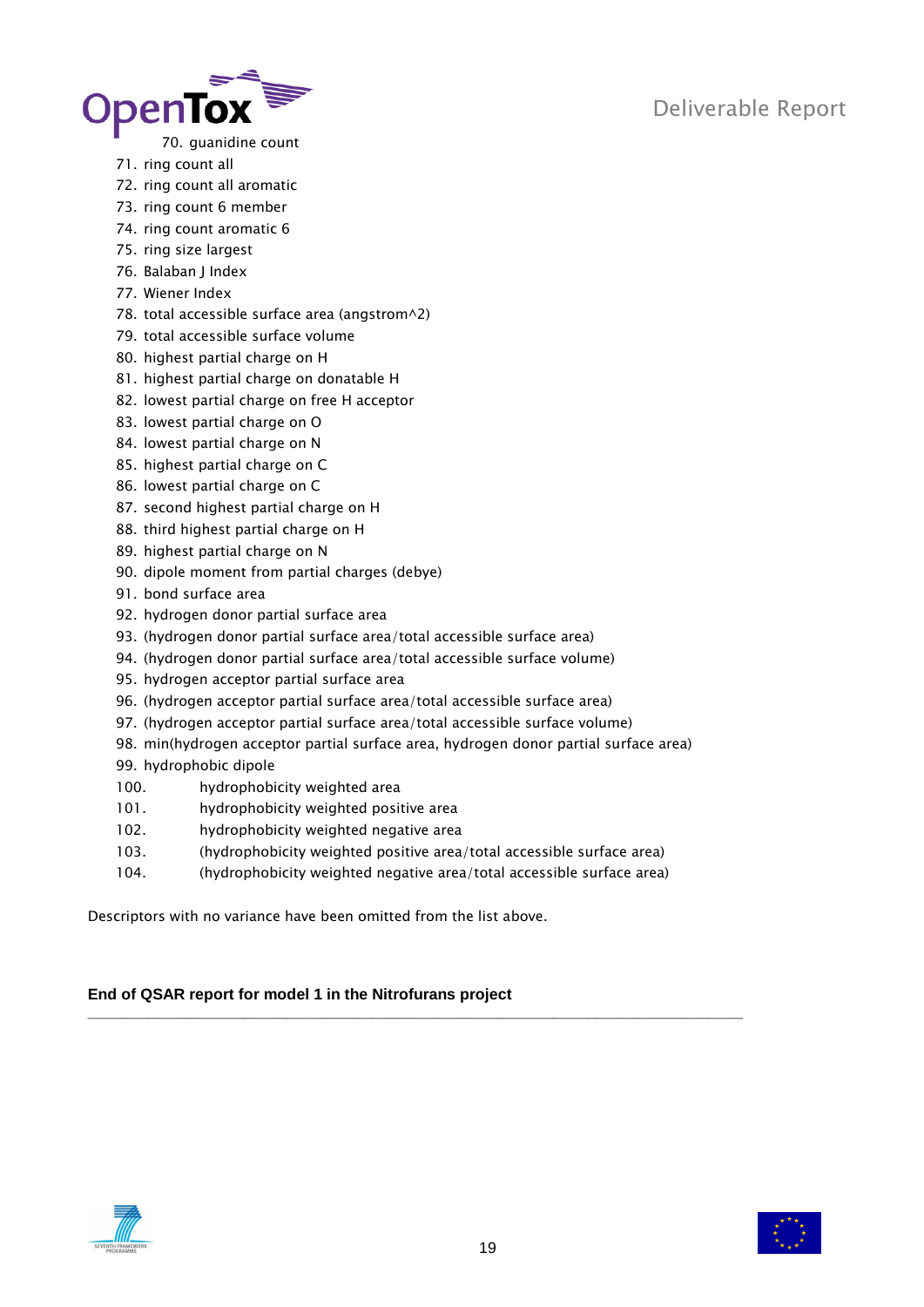**OpenTox**<br>Figure 2. Draft layout of "Fastox" Predictor

Deliverable Report

| <b>OpenTox</b>                                                                                        |                              |                                         |
|-------------------------------------------------------------------------------------------------------|------------------------------|-----------------------------------------|
|                                                                                                       | Fastox - toxicity estimator  |                                         |
|                                                                                                       |                              |                                         |
| Step 1 : input compound(s)<br>Browse                                                                  |                              |                                         |
| Type name or reg. # to search for                                                                     | Search                       | SD.                                     |
| Type or paste XVZ coordinates,<br>SMILES string                                                       |                              | Mol<br>SMILES<br>Cartesian<br>XYZ files |
| (or Drag & Drop file here)                                                                            | Save as                      |                                         |
| Click to open 2D editor                                                                               |                              |                                         |
|                                                                                                       |                              |                                         |
|                                                                                                       |                              |                                         |
| Step 2 : check structure(s)<br>No errors / Click for error report                                     | molecule viewer              | Edit                                    |
| File name/URL:                                                                                        |                              |                                         |
| Embedded name:<br>Registry Number:<br>Formula:                                                        |                              | Toggle<br>View<br>1D.2D.3D              |
| Mol. Wt:<br>Net charge:<br>Etc:                                                                       |                              | Delete                                  |
|                                                                                                       | 1 of 15                      |                                         |
|                                                                                                       |                              |                                         |
| Step 3 : estimate end points:                                                                         |                              |                                         |
| Rodent carcinogenicity<br>Ames mutagenicty<br>etc                                                     | view/edit settings           |                                         |
| etc<br>etc                                                                                            |                              |                                         |
|                                                                                                       | Estimate selected end points |                                         |
|                                                                                                       |                              |                                         |
| This Fastox toxicity estimation service is offered courtesy of the OpenTox project at www.Opentox.org |                              |                                         |
|                                                                                                       |                              | DG, Jun 2009                            |

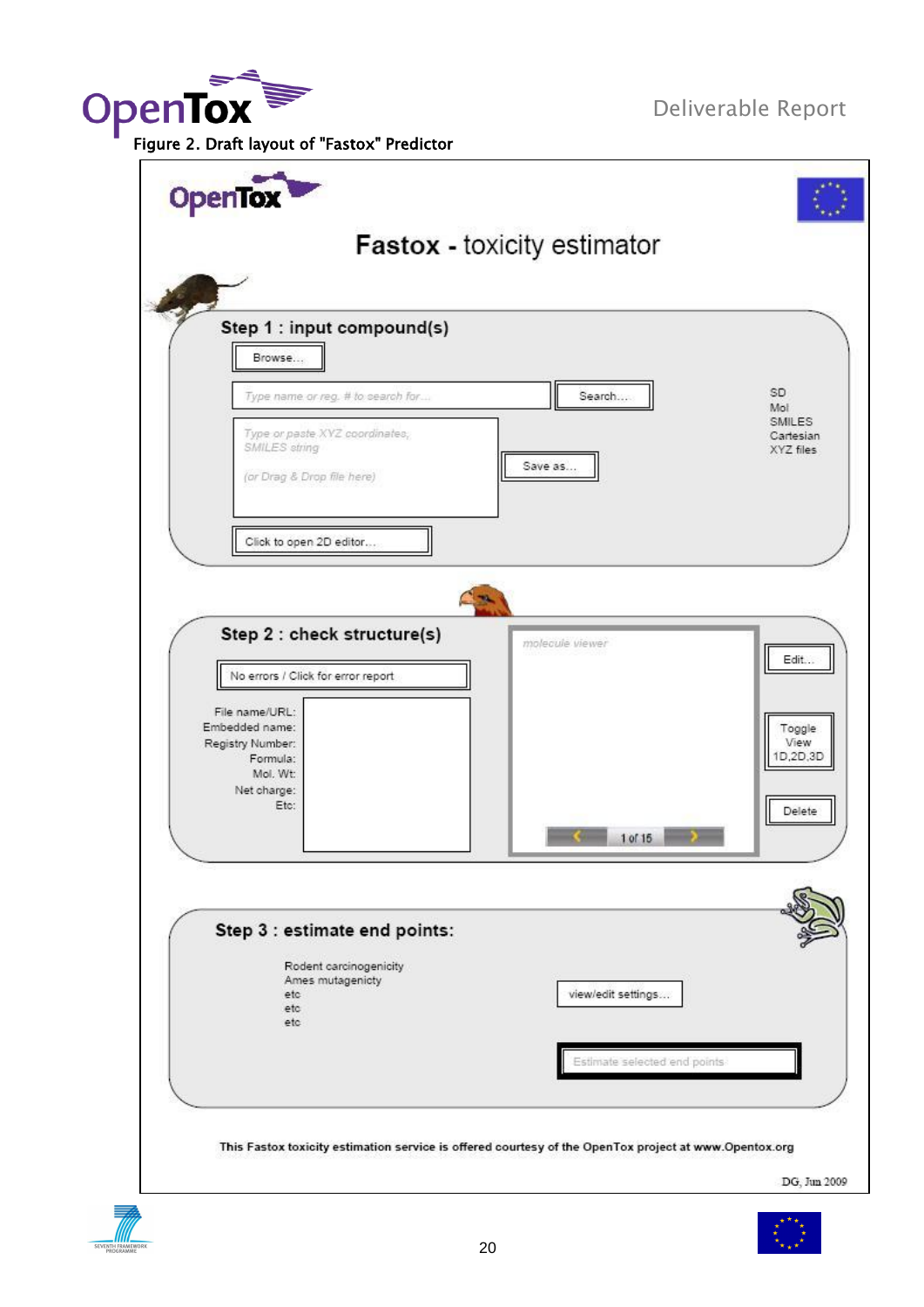



### <span id="page-20-0"></span>2. Graphical User Interface (GUI) for predicting toxicity

This section describes a proposed graphical user interface for the OpenTox suite of tools to enable non-QSAR-experts to easily use OpenTox's QSAR methods to predict toxicity.

### <span id="page-20-1"></span>2.1 Description

This chapter describes a graphical user interface (GUI) "Fastox" designed primarily for the "novice" with little or no knowledge of QSAR or computational chemistry, to make predictions using the OpenTox toxicity prediction software package. This Fastox interface does not allow for the building of new QSAR models, as this is a separate function with a different interface (Toxmodel).

The software package can be installed as a complete stand-alone application for Windows and Linux. It can also be accessed without any local installation via a browser interface with remote computing via the internet (for example, hosted by<http://www.opentox.org/toxicity-prediction> or linked server). This particular interface uses in-built QSARs and methods, and does not include any facility for building new models.

### <span id="page-20-2"></span>2.2 Assumptions

The user needs a detailed report on the potential toxicity of a specified compound for REACH submission (for example).

The user knows the structure of the compound, or the CAS registry number, or has an electronic file (e.g. MOL). OpenTox provides one web page (or application) called "Fastox" for predicting toxicity end-points, and a separate page (or application) for building QSAR models.

### <span id="page-20-3"></span>2.3 Procedure for "Step 1"

1. User navigates to the "Fastox" page or opens the Fastox application (if installed locally). It may be appropriate to access the web page via a login so that preferences and results can be saved.

- 2. User then enters structure via one of several different methods:
- i) Browse... opens a browser to local and networked files and to OpenTox databases, for various file types (SD, Mol, SMILES, Cartesian & XYZ files), The "Open" button opens the file which then appears in the window in "Step 2".
- ii) Search... A name is typed in the box, then "Search..." opens a dialog to choose various search options such as: local computer, local network, internet, CAS registry, database xyz, all options, etc. The "Open" button opens the file which then appears in the window in "Step 2".
- iii) "Type or paste..." window allows input of SMILES string or XYZ coordinates, etc.? The "Save as..." button creates a file which then appears in the window in "Step 2"



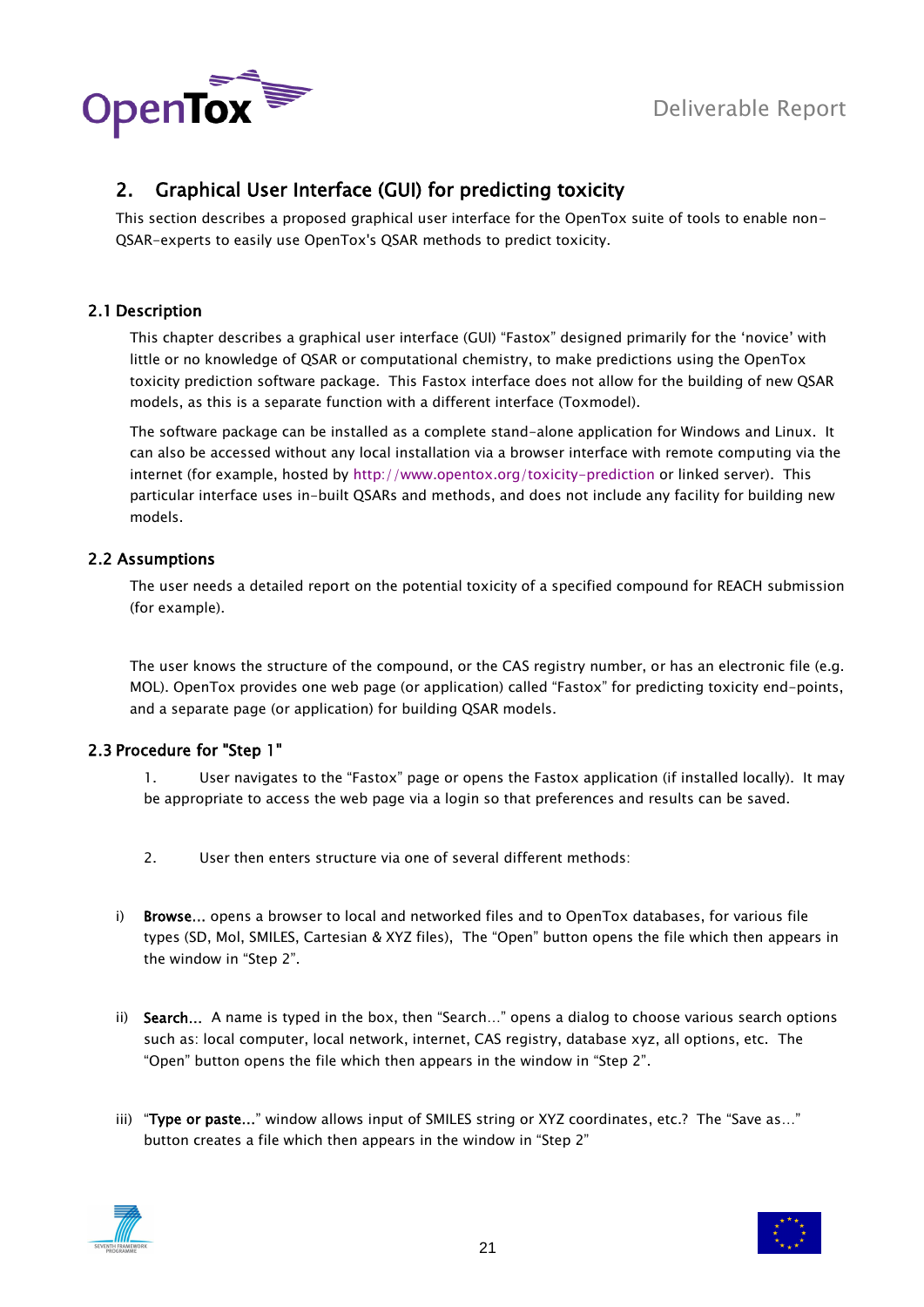

- iv) Click to open 2D editor... opens a 2D drawing editor (can we find a plug-in, such as at http://gsardb.jrc.it/gmrf/search\_substances.jsp?). If possible, this window can accept copy and paste from ChemDraw, etc. Once the structure is complete, the user needs to click "Save as…" to create the file which then appears in the "Step 2" window.
- v) Drag and Drop the file anywhere on page (SD, Mol, SMILES, Cartesian & XYZ files). The file then appears in the "Step 2" window.

(this may be too complex for first implementation, so may be deferred)

OpenTox will automatically recognise the following file types: SD, Mol, PDB, MOPAC, ChemDraw, other common file types? etc. Files containing a batch of structures have to be in SD format.

### <span id="page-21-0"></span>2.4 "Step 2"

The user needs a detailed report on the potential toxicity of a specified compound for REACH submission (for example).

### <span id="page-21-1"></span>2.4.1 Error Checking

After the file is loaded or saved, the structure is automatically checked for various errors. Any warning or error reports will be automatically presented at this point as a separate pop-up error text window. If there are no errors, the first box of Step 2 shows "No errors". If there are errors, a pop-up error report window opens automatically, and the box shows "Click for error report". Clicking this box opens up the same separate pop-up error text window or brings it to the foreground if already open.

Possible errors & warnings include:

"{Structure number(s) with error (if multiple structures in file)

"Multiple molecules in window, non-relevant molecules should be deleted

"incorrect valence on atoms: etc.

"unrecognized atom type:

"Structure has a non-zero net charge of ? (ion)

"Structure for CAS number ??? not found

"File could not be read due to unrecognized format

"Etc.

Examples of 3D\* errors:

Bond distance for atoms X and Y are outside normal range

Atoms X and Y are too close

Incorrect valence on atoms: C26, C28, etc.

The error report window has a button to "Edit", "Delete" and for some errors a "Continue anyway" button will be active. The "Edit…" button open a 2D and simultaneous 1D (text) editor. Both windows



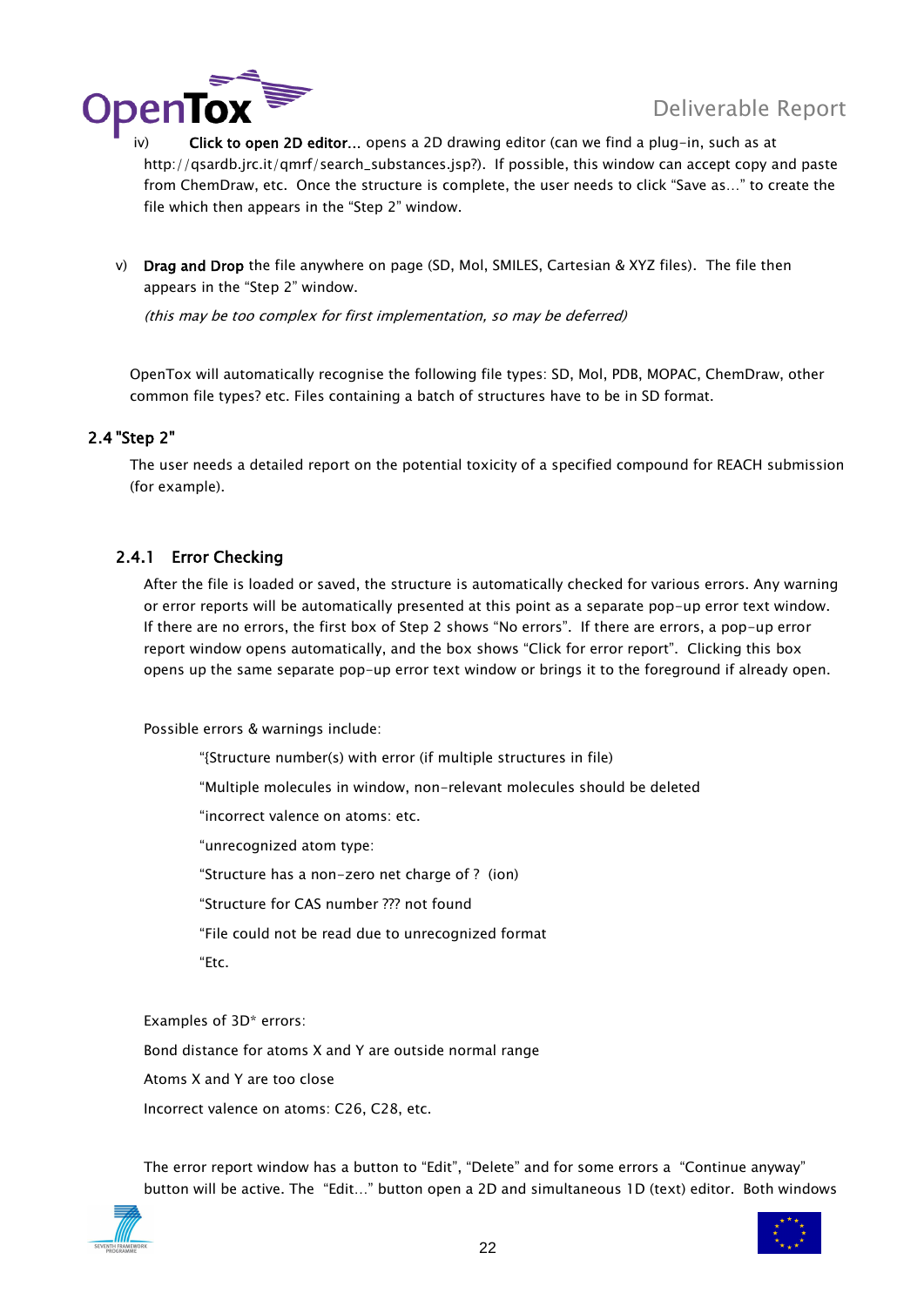

**IDENTOX** are interactive (edits in one window automatically update the other immediately) and editing is allowed in both..

### <span id="page-22-0"></span>2.4.2 3D structures

Assuming that the 3D conversion is fast and that OpenTox would eventually include some 3D QSARs based on QM methods or 3D-substructure searching, then it may be best to automatically create the 3D structure at Step 2. This would enable it to be viewed and verified as a 3D structure before proceeding with the calculations.

If it is certain that no 3D structure would be needed by any OpenTox methods and/or if the conversion is slow  $(> 1$  second), then this would not be necessary unless the 3D view is selected.

### <span id="page-22-1"></span>2.4.3 Molecule viewer window

If a single structure file is opened, the picture of the structure automatically appears in the "molecule viewer" window in Step 2. This window shows the 2D structure by default

### 1D/2D/3D View

This button toggles the view between 2D, 1D (text: elements, XYZ, flags, connectivity, etc.) and 3D. The first time the 3D view is selected, a 3D structure is computed for viewing, if the file is not already 3D.

### <span id="page-22-2"></span>2.4.4 "Edit…" button

The "Edit…" button open a 2D and simultaneous 1D (text) editor. . If an existing file is edited, the original file cannot be overwritten, but is saved with an incremented suffix number.

### <span id="page-22-3"></span>2.4.5 "Delete" button

<span id="page-22-4"></span>deletes everything in "Step 2" and returns the user to "Step 1".

### 2.4.6 Multiple structures

If an SD file with multiple structures is entered, only the first structure is shown in the windows, but navigation bar appears and allow the user to step through and view each structure, sequence numbering is also displayed at the base of the window (e.g. 4/150 ).

### <span id="page-22-5"></span>2.4.7 Information window

In the information window on the left are displayed the file name and path (or URL), embedded name, registry number, empirical formula, Mol. Wt. and net charge, etc.

### <span id="page-22-6"></span>"Step 3"

If there are no errors, the "Estimate selected end-points" button becomes active.

A list of the end-points selected for computation is shown (the default would be ALL available endpoints)



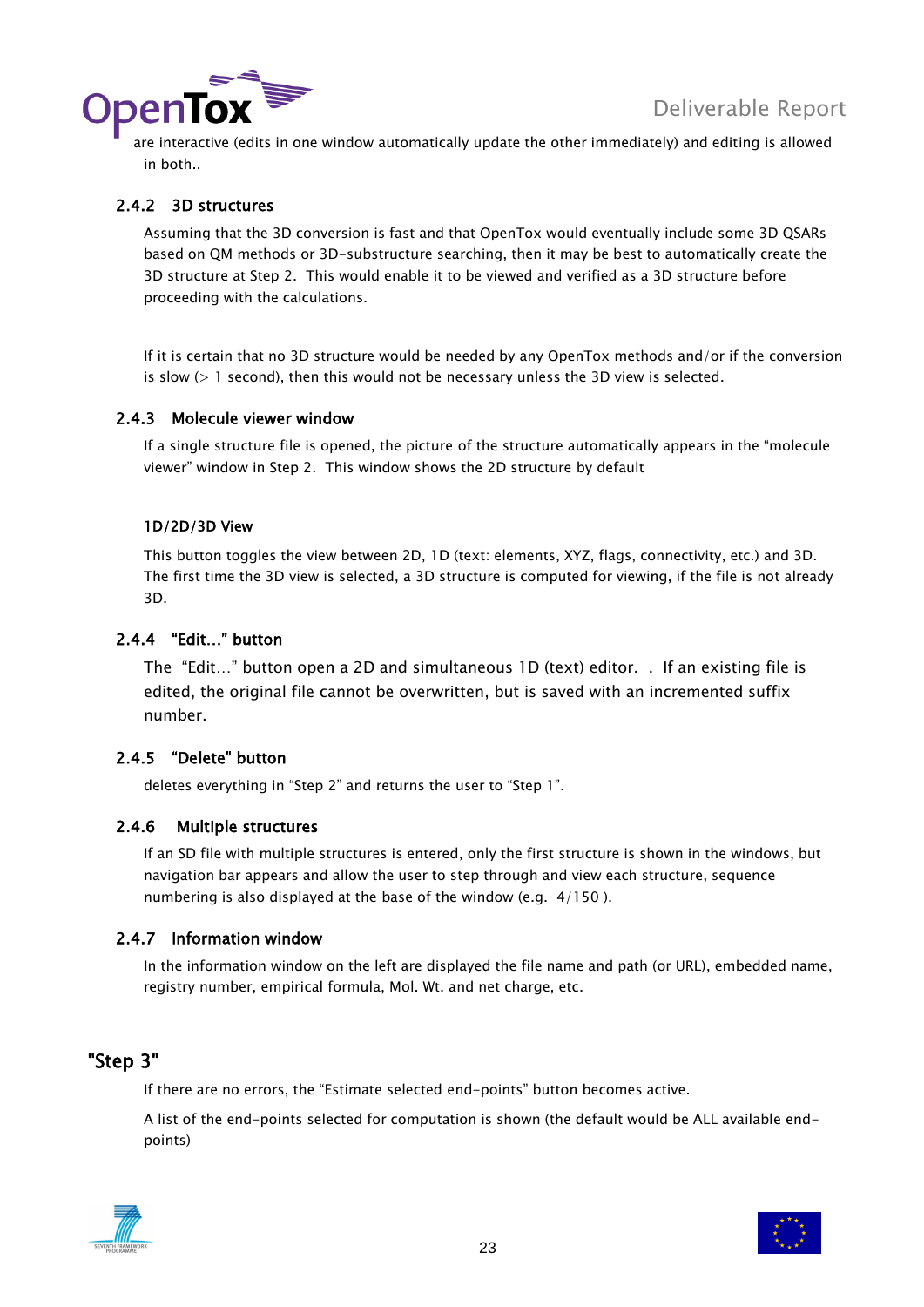

### <span id="page-23-0"></span>2.5 "View/Edit settings…"

This button allows the users to view the detailed settings dialogue box and select or de-select endpoints and methods. Any changes to the selected end-points will be updated on the main page.

### <span id="page-23-1"></span>2.5.1 Default settings

End-points: All available end-points would be selected. The selected list is shown on the main page in section 3.

Estimation methods: All available methods e.g., Toxtree, Lazar, other-QSAR, read-across, etc. for each end-point would be used and reported. (We need to consider if it is practical to create a consensus report and how.)

Database information: OpenTox (and other?) databases would be searched for any existing data and this would be reported also.

### <span id="page-23-2"></span>2.5.2 "Estimate selected end-points"

This button starts the calculation.

A message "estimating end-points for compound 'XXXX', please wait" and a progress bar comes up with an elapsed time and a time-to-go (if possible).

Finally, the results page is presented as a PDF file (see draft report example below) that can be downloaded or saved.



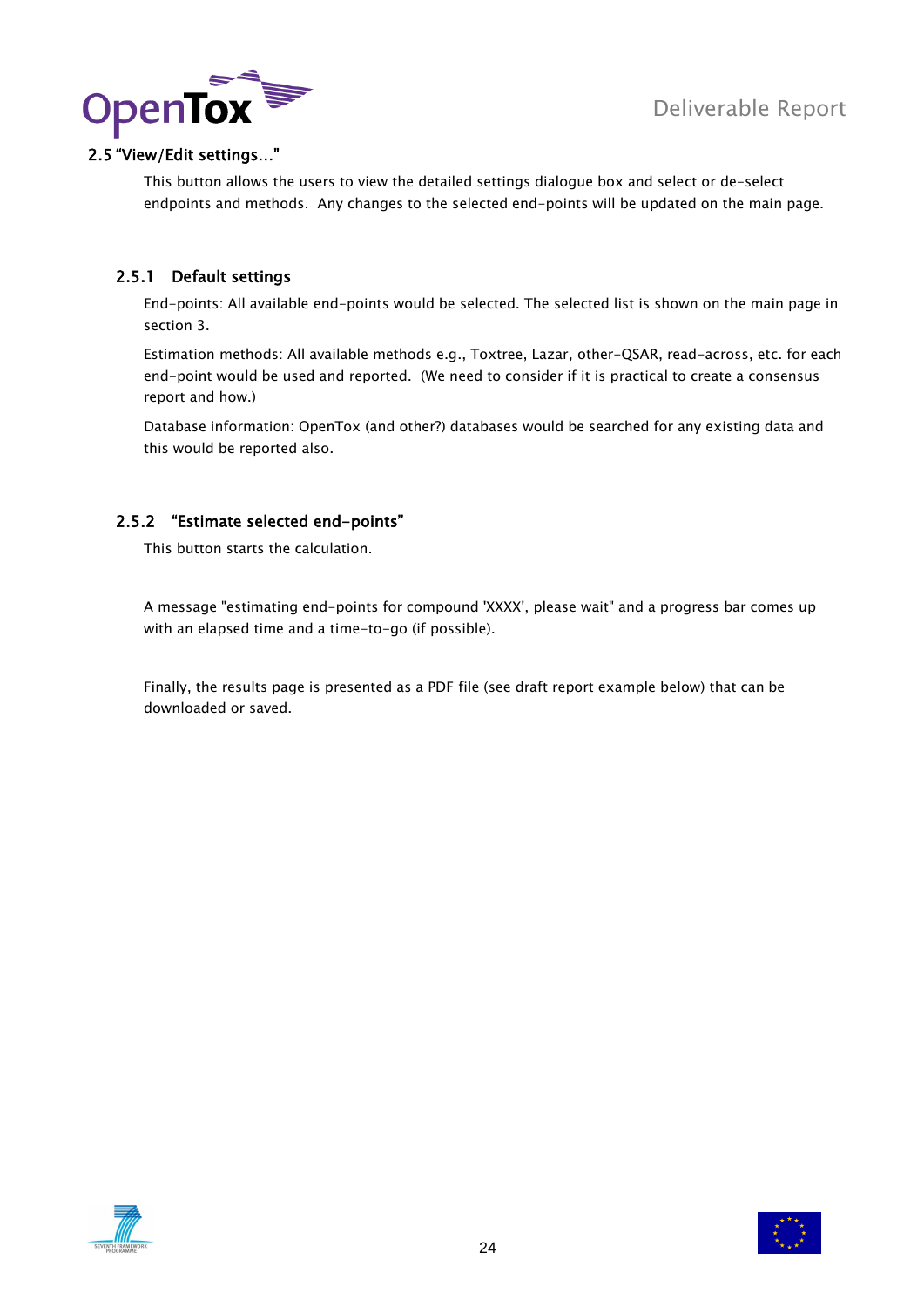

### <span id="page-24-0"></span>FastTox Toxicity Estimation Report

Upon completion of all calculations, an HTML file is created and opened. A button is provided that allows the user to "Save this report as a PDF file…".

An example report format follows:

Note: red text is alternative text to (black) statement immediately above, depending on results data for blue text is mined automatically from results of calculations

\_\_\_\_\_\_\_\_\_\_\_\_\_\_\_\_\_\_\_\_\_\_\_\_\_\_\_\_\_\_\_\_\_\_\_\_\_\_\_\_\_\_\_\_\_\_\_\_\_\_\_\_\_\_\_\_\_\_\_\_\_\_\_\_\_\_\_\_\_\_\_

### <span id="page-24-1"></span>2.6 Example of Toxicity Report

### **Fastox toxicity report for:** new\_compound.sdf

| Compound file name:   | new compound.sdf             |
|-----------------------|------------------------------|
| Compound name:        | stuff                        |
| Empirical formula:    | $C_{12}H_{18}O_4N_2$         |
| Molecular weight:     | 226                          |
|                       |                              |
| Endpoint predicted:   | pKa                          |
| Method used:          | Toxtree 1.1                  |
| Technology:           | <b>QSAR</b>                  |
| Prediction Model I.D. | AM.1256                      |
| Fastox build No:      | build 2590 (web service)     |
| User:<br>Date & time: | David<br>09.30, 23 June 2009 |

### **CAUTION: This report contains warnings.**

### **Part 1: Summary**

**A. Database search results:** The compound of interest was found in the XXXX database with the following information:

xxxxxxxxxxxxxxxxxxxxx xxxxxxxxxxxxxxxxxxxxxxxx xxxxxxxxxxxxxxxxx

The compound of interest was not found in any database:

### **B. Prediction results:**

| pKa                               | $= 5.3$    |
|-----------------------------------|------------|
| average unsigned error (test set) | $= 0.1965$ |
| standard deviation (test set)     | $= 0.2989$ |



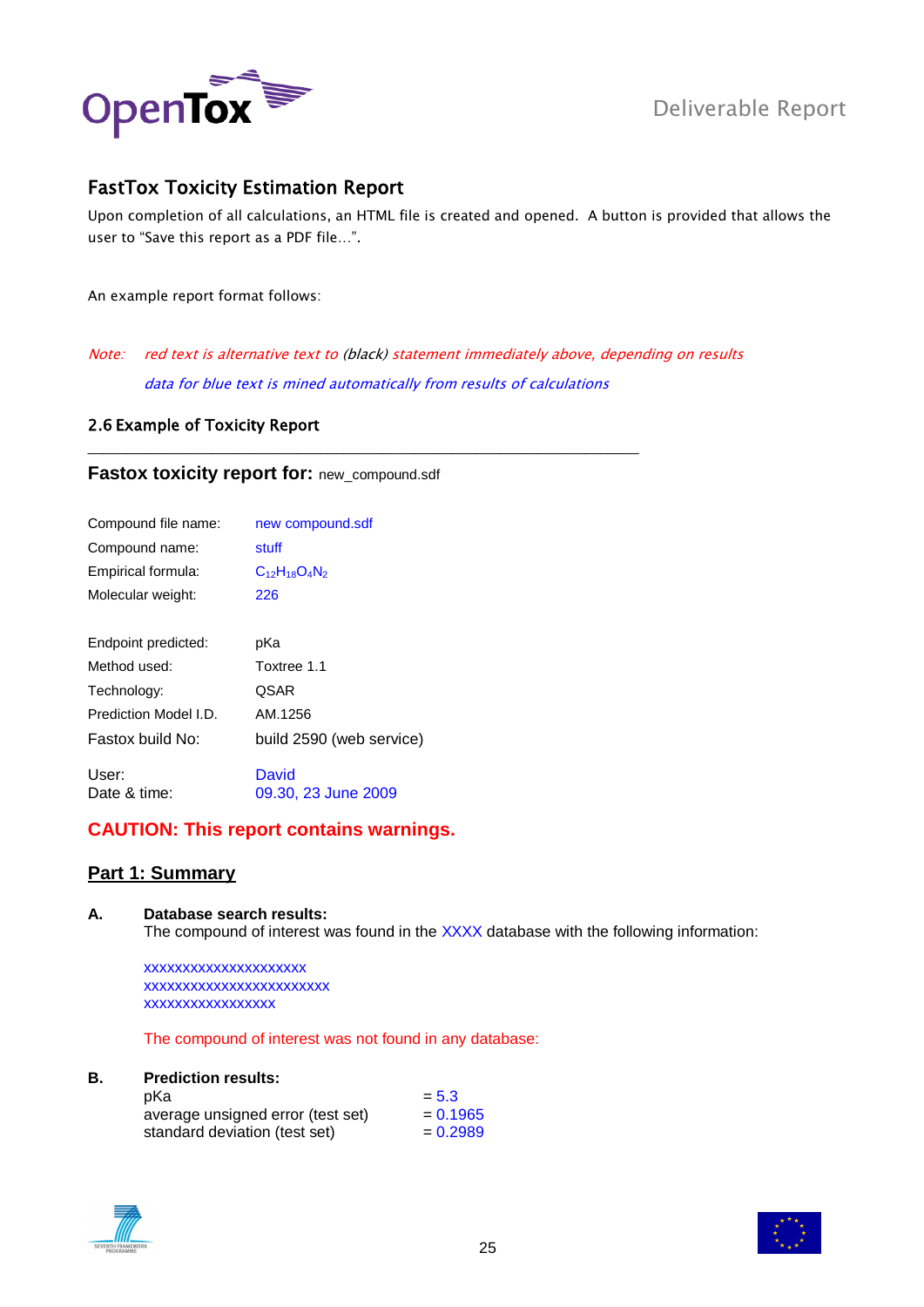

**Predicted value shown in red, calibration points shown in black**

### **C. QSAR equation used:**

Experimental pKa Value = 1.93732e-05\*(principal moment third)<sup>2</sup> - 482.5944\*(highest partial charge on H)<sup>2</sup> + 50.3412

| Correlation coefficient, r^2               | $= 0.9952$ |
|--------------------------------------------|------------|
| Number of data points used in training set | $= 11$     |
| average error (training set)               | $= 0.1465$ |
| standard deviation (training set)          | $= 0.2389$ |

### **D. Applicability domain for above prediction**

### **Prediction range:**

The predicted value for the compound of interest (5.30) falls within the range of predicted (or experimental?) values for the training set  $(1.25 - 10.50)$ , i.e. it is interpolated.

**WARNING:** The predicted value for the compound of interest (5.30) falls nn% outside the range of experimental values of the training set (1.25 – 10.50), i.e. it is extrapolated and so the prediction should be treated with caution.

### **Descriptor range:**

All descriptors values for the compound of interest fall within the descriptor ranges of the training set, i.e. they are interpolated

**WARNING:** The following descriptors for the compound of interest fall outside the descriptor ranges of the training set, i.e. they are extrapolated and so the prediction should be treated with caution.

highest partial charge on H



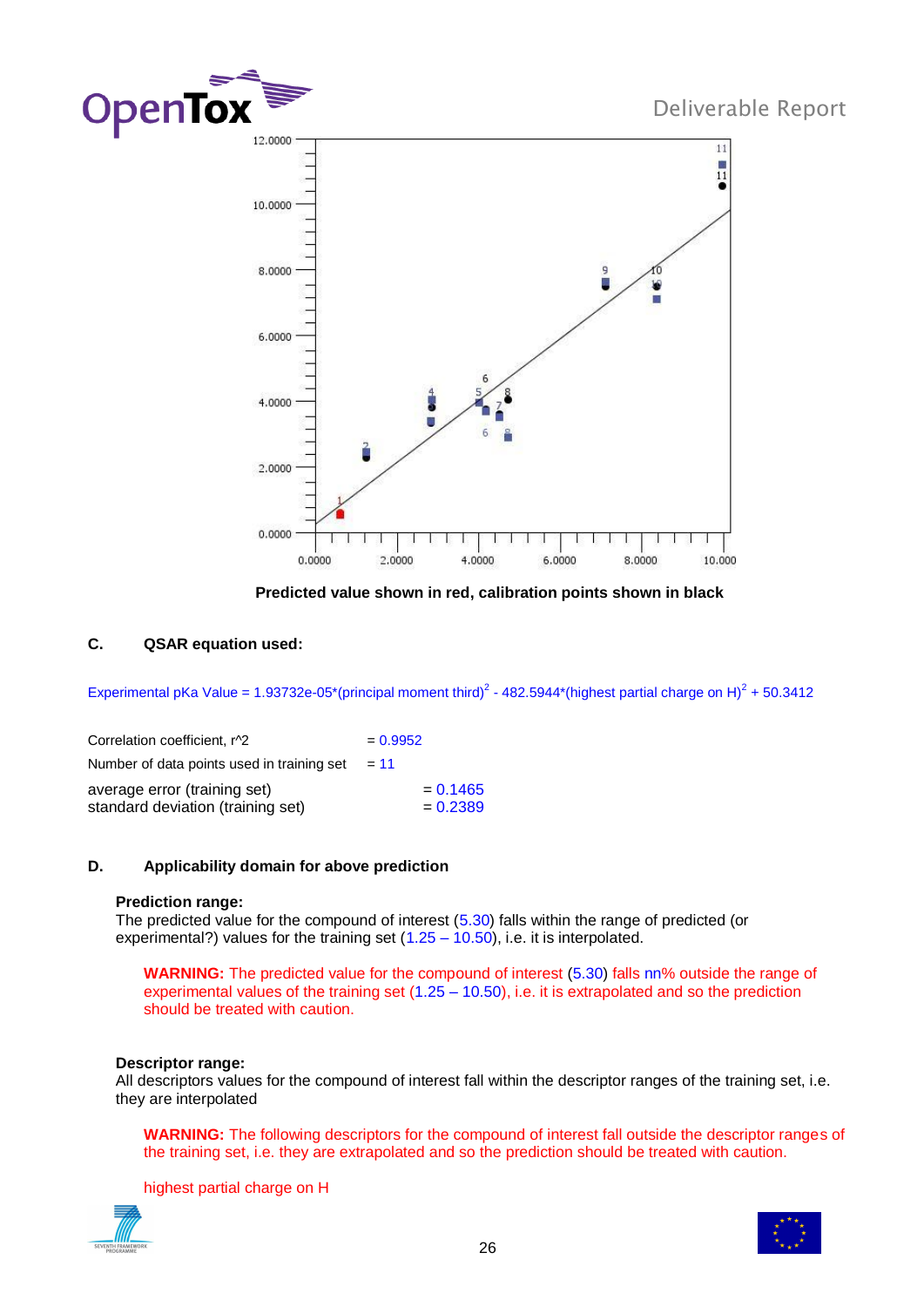

compound of interest  $= 0.35$  Training set range  $= 0.04 - 0.33$ 

### **Structural fragments:**

All structural fragments of the compound of interest are represented in at least 5% of the training set compounds

**WARNING:** The following structural fragments of the compound of interest are present in less than 5% of the training set and so the prediction should be treated with caution:

CF3 is present in nn training compounds N-NO2 is present in nn training compounds

#### **Elemental composition:**

All elements in the compound of interest are present in at least 5% of the training set compounds

**WARNING:** The following element(s) in the compound of interest are present in less than 5% of the training set and so the prediction should be treated with caution:

F is present in nn training compounds Si is present in nn training compounds

#### **Other property comparisons to training set:**

#### **Molecular weight:**

The molecular weight for the compound of interest (5.30) falls within the range of Molecular weights for the training set (1.25 – 10.50),

**WARNING**: The molecular weight for the compound of interest (5.30) falls outside the range of molecular weights for the training set (1.25 – 10.50)

### **Water-octanol partition coefficient (LogP, Kow):**

The LogP (estimated by the atom-additivity Ghose and Crippen method) for the compound of interest (5.30) falls within the range of LogP for the training set (1.25 – 10.50),

**WARNING:** The LogP (estimated by the atom-additivity Ghose and Crippen method) for the compound of interest (5.30) falls outside the range of LogP for the training set (1.25 – 10.50),

#### **Water solubility (LogS, Sw):**

The LogS (estimated by the atom-additivity Ghose and Crippen method) for the compound of interest (5.30) falls within the range of LogS for the training set (1.25 – 10.50),

**WARNING:** The LogS (estimated by the atom-additivity Ghose and Crippen method) for the compound of interest (5.30) falls outside the range of LogS for the training set (1.25 – 10.50),

### **E. Quality of the QSAR equation used**

Experimental pKa Value = 1.93732e-05\*(principal moment third)<sup>2</sup> - 482.5944\*(highest partial charge on H)<sup>2</sup> + 50.3412

Correlation coefficient,  $r^2$  = 0.9952. Cross-validated correlation coefficient cvr<sup>2</sup>  $= 0.9911$ Number of data points used in training set  $= 11$ 

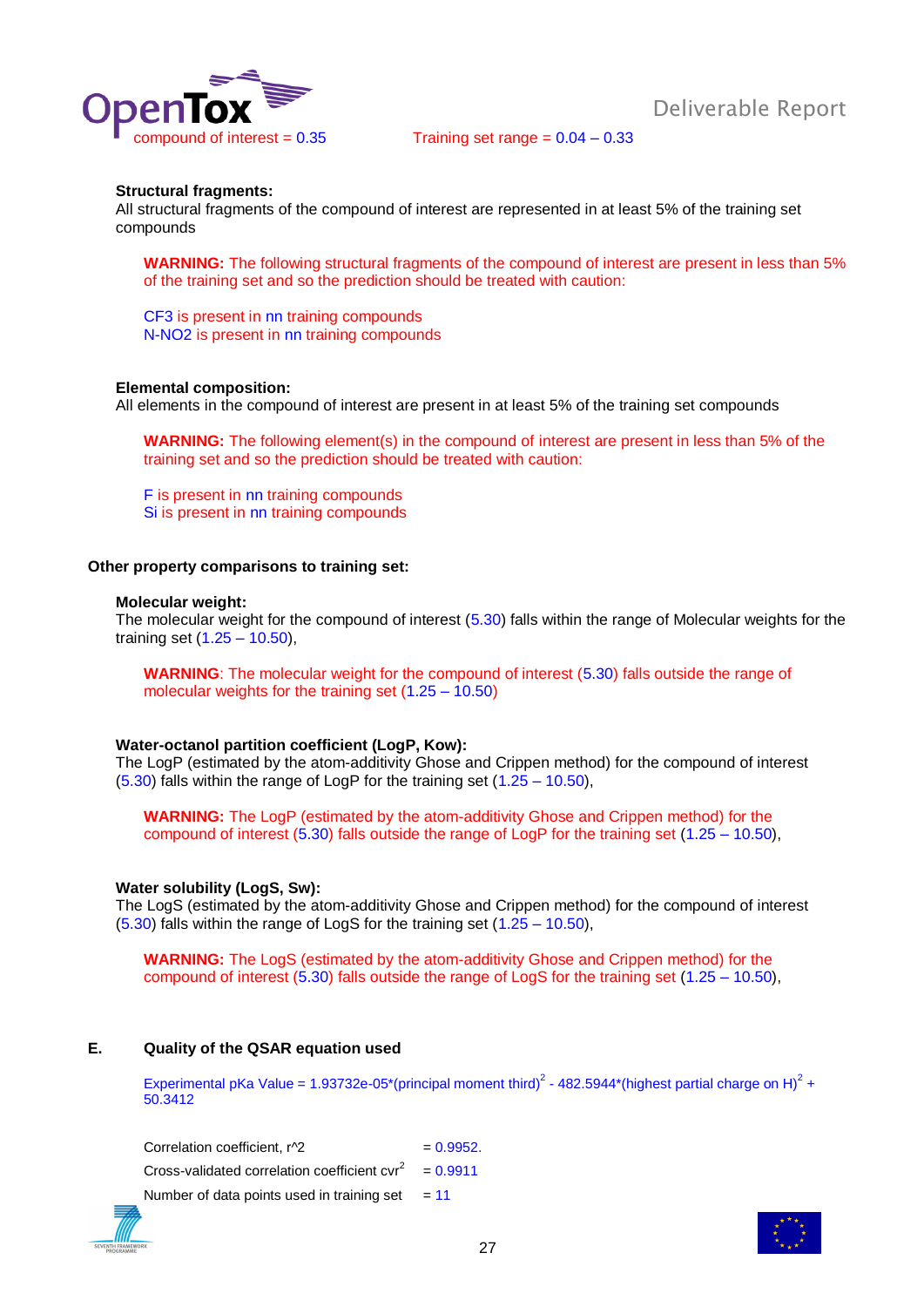

standard deviation (training set)  $= 0.2389$ average unsigned error (test set)  $= 0.1965$ standard deviation (test set)  $= 0.2989$ 

The cross-validated correlation coefficient (*cvr*<sup>2</sup> = 0.9911) suggests that the stability of the equation on addition of similar training data is likely to be good as it is above 0.90. A more detailed analysis is provided in Part 2.

The average error for the training set is 0.1465 and the standard deviation is 0.2389.

The F-ratio is 485.0260. The probability that a greater F-ratio can be obtained by chance alone is 0.0000. Since the probability is less than 0.05 (1 in 20), there is at least one significant descriptor in the model, i.e. this is a valid and stable equation. A probability above 0.05 indicates that the equation might be a chance correlation and not stable.

Based on the partial-F value of each descriptor, there is a greater than 99% probability that all descriptors are significant.

The training data and QSAR predictions were checked for the following and warnings were noted and are discussed in more detail in Part 2:

- 1. There are enough observed data values per descriptor.
- 2. The data is distributed evenly enough.
- 3. The training set had these notes:

trichloroacetic:

Only sample in the training set with a trichloro count.

Only sample in set with a trihalogen count.

- 4. No outliers or problems with the predicted values were found.
- 5. An independent test set of chemical samples was used to test this equation.

### **F. Test Set Predictions**

Comparison of predicted and experimental results for compounds used in the test set.

| Compound          | <b>Experimental</b> | <b>Predicted</b> | Error |
|-------------------|---------------------|------------------|-------|
| cmpd1             | 27                  | 29               |       |
| cmpd <sub>2</sub> | 35                  | 31               |       |
|                   |                     |                  |       |
|                   |                     |                  |       |
|                   |                     |                  |       |
|                   |                     |                  |       |
| <b>Averages</b>   |                     |                  |       |

### **G. Mechanistic interpretation**

The descriptors and their relative importance are listed below:

### **Descriptor Relative importance**

| (principal moment third) <sup>2</sup>         | 0.1817    |
|-----------------------------------------------|-----------|
| (highest partial charge on $H$ ) <sup>2</sup> | $-1.0000$ |

### **Part 2: Detailed Analysis of QSAR Equation used**

### **Data distribution**

There are 5.500 data values per descriptor in the QSAR model.



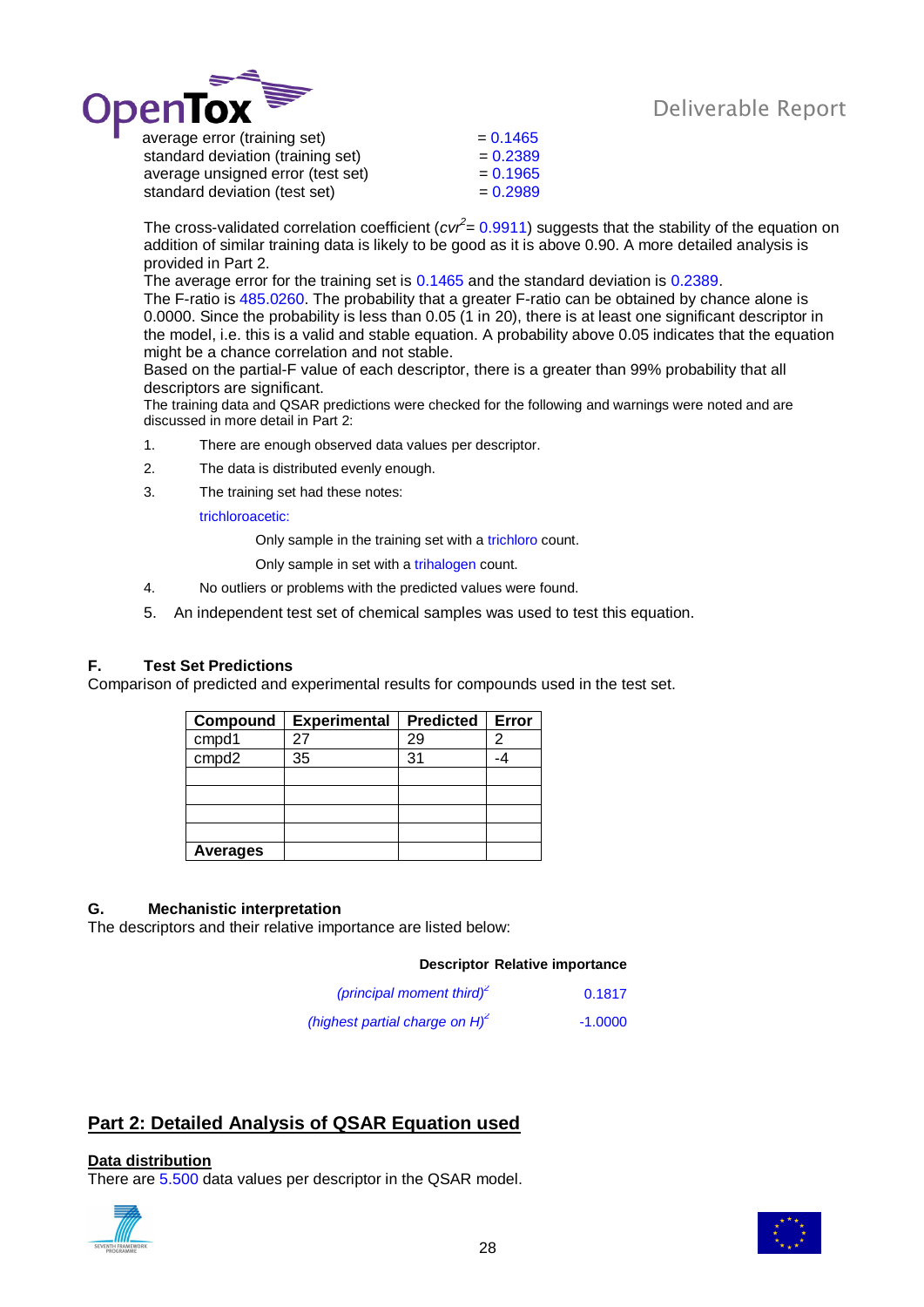

Deliverable Repor<br>The QSAR equation was derived using a training set of 11 chemical samples with a three-sigma range for Experimental pKa Value from -3.6542 to 12.8724. The average was 4.6091 and the standard deviation was 2.7544 with a minimum data value of 0.63 and a maximum of 10. The data skewness measure is 0.4799.

The data skewness is between -2.0 and 2.0 which indicates that the data is not skewed. Partitioning the data into equal thirds from lowest to highest data values gives three bins with these counts: 4:4:3.

### **Chemical samples**

Chemical samples were located in directory: 1. C:\Users\David\Desktop\C-SAR Exercise files\1-pKa\pka\_2

Chemical samples in the training set had molecular weights from 60.052 to 163.3871 and these elements and counts:

**Element Lowest Highest Count** 

| Hydrogen        | 1 | 7 | 11 |
|-----------------|---|---|----|
| Carbon          | 2 | 7 | 11 |
| <b>Nitrogen</b> | 0 | 1 | 2  |
| Oxygen          | 1 | 3 | 11 |
| <b>Chlorine</b> | ∩ | 3 | 6  |

All chemical samples used to develop the model were uncharged, neutral species. The chemical samples had these groups and counts:

| Group                      |              | <b>Lowest Highest Count</b> |                         |
|----------------------------|--------------|-----------------------------|-------------------------|
| trichloro                  | 0            | 1                           | 1                       |
| carboxyl                   | 0            | 1                           | 8                       |
| methyl                     | $\mathbf 0$  | 1                           | 3                       |
| phenol                     | $\bf{0}$     | 1                           | 3                       |
| <b>H-bond donor</b>        | 1            | 1                           | 11                      |
| rotatable bond nonterminal | $\mathbf 0$  | 3                           | 8                       |
| <b>H-bond acceptor</b>     | 1            | 3                           | 11                      |
| donatable hydrogen         | 1            | 1                           | 11                      |
| trihalogen                 | 0            | 1                           | 1                       |
| ring aromatic              | $\mathbf{0}$ | 1                           | 4                       |
| molecule                   | 1            | 1                           | 11                      |
| rotatable bond             | 1            | 4                           | 11                      |
| methylene                  | 0            | 3                           | 4                       |
| nitro                      | $\mathbf 0$  | 1                           | $\overline{2}$          |
| ring size largest          | $\mathbf 0$  | 6                           | 4                       |
| ring                       | 0            | 1                           | 4                       |
| ring 6 member              | 0            | 1                           | 4                       |
| ring size smallest         | $\mathbf{0}$ | 6                           | $\overline{\mathbf{4}}$ |
| ring aromatic 6            | 0            | 1                           | 4                       |